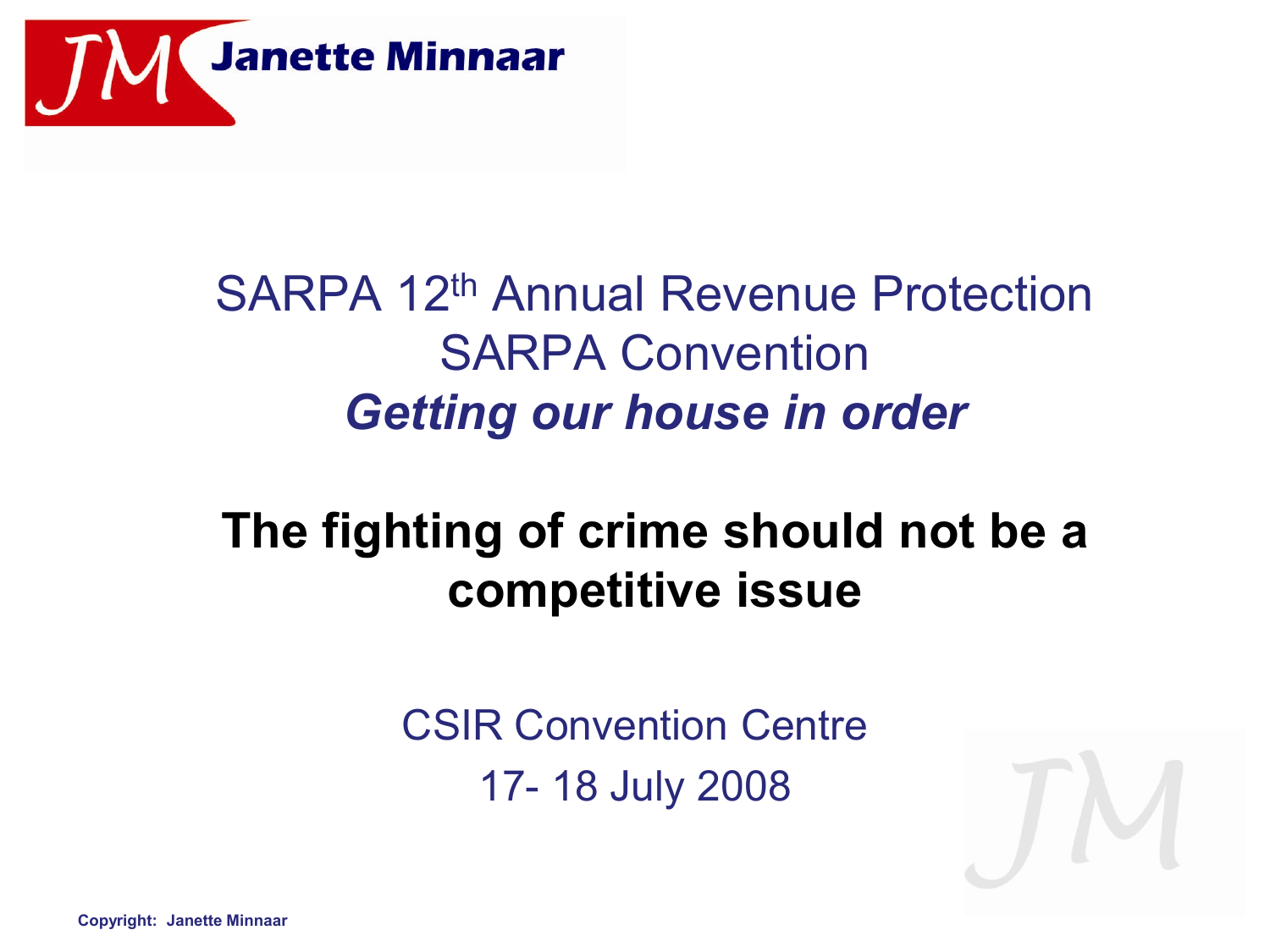

## **Presenters**

Dr Janette Minnaar-van Veijeren E-mail: Janette@ethicsa.org Cell number (082) 337-7114 Telephone number (012) 342-2799

> Rens Bindeman Cell number (082) 337-7114

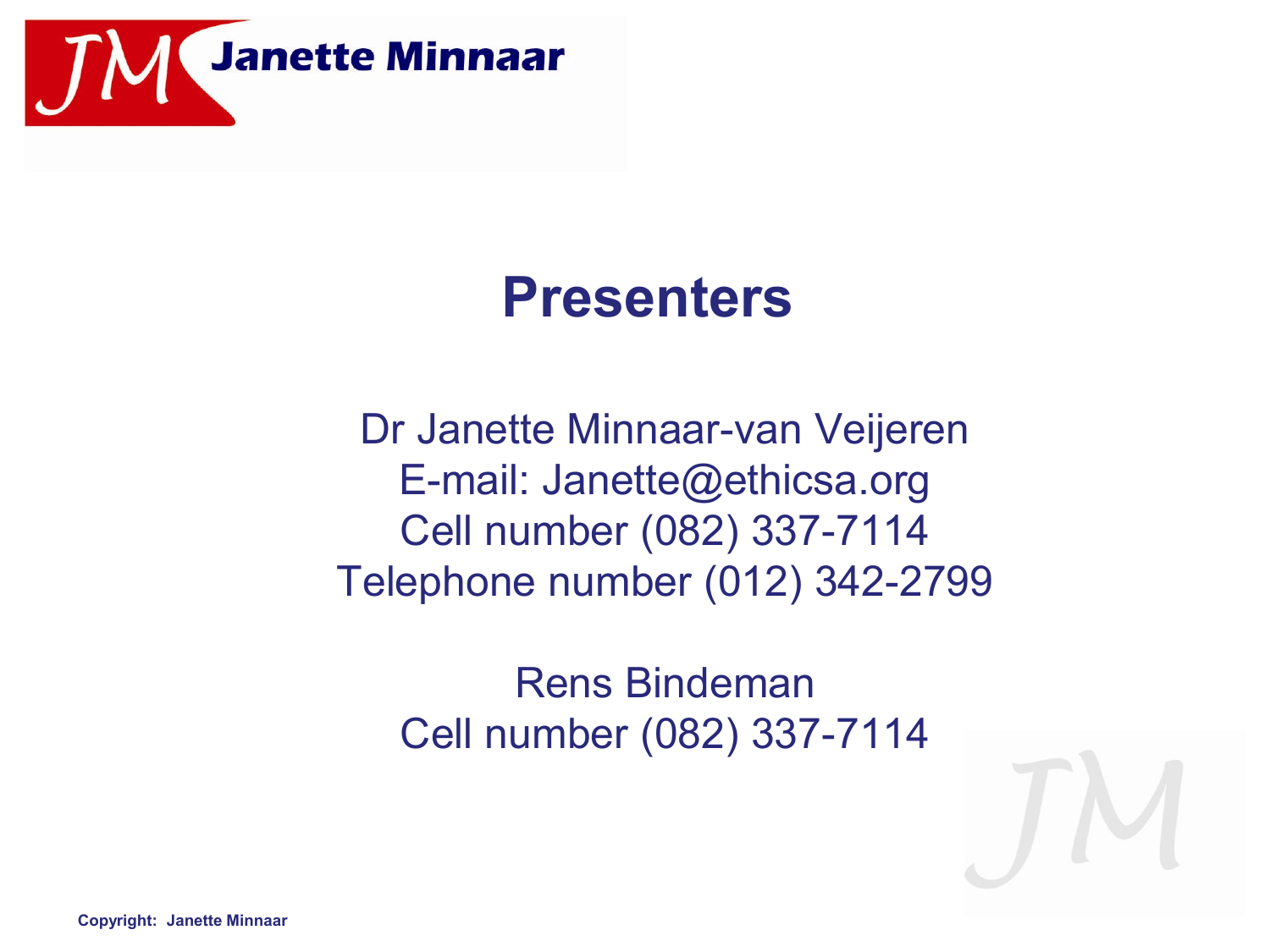

#### **Introduction – magnitude of crime**

- Thirty per cent of businesses fail as a result of commercial crime.
- Nine of ten businesses in South Africa are likely to fall victim to white-collar crime (February 2006).
- Seven per cent of general crime investigations goes to court (one-third of the police's own 21 per cent target – reported by the ISS).
- Only one third of crimes are reported conviction rate of 6 per cent.

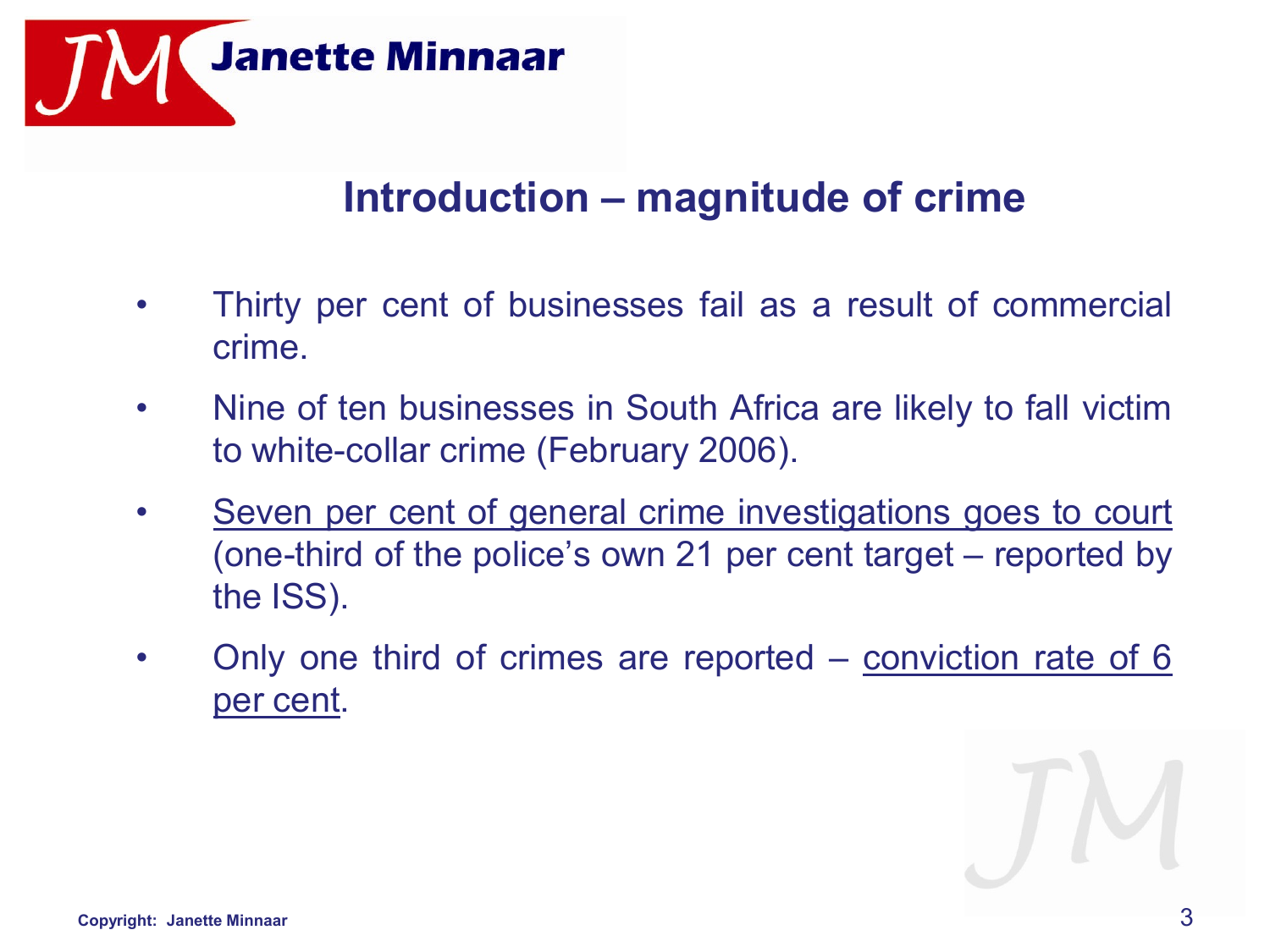

#### **Magnitude of crime (2)**

- In KPMG's 2007 "Profile of a Fraudster" survey of Europe, Middle East and Africa, it was found that every third fraudster in South Africa caused a total loss of 1 million EUR and more.
- In 24 per cent of the cases the time frame for perpetrating the act was less than a year.
- In 67 per cent of the cases the crimes were perpetrated over a period of 1 – 5 years raising questions about the effectiveness of internal controls.

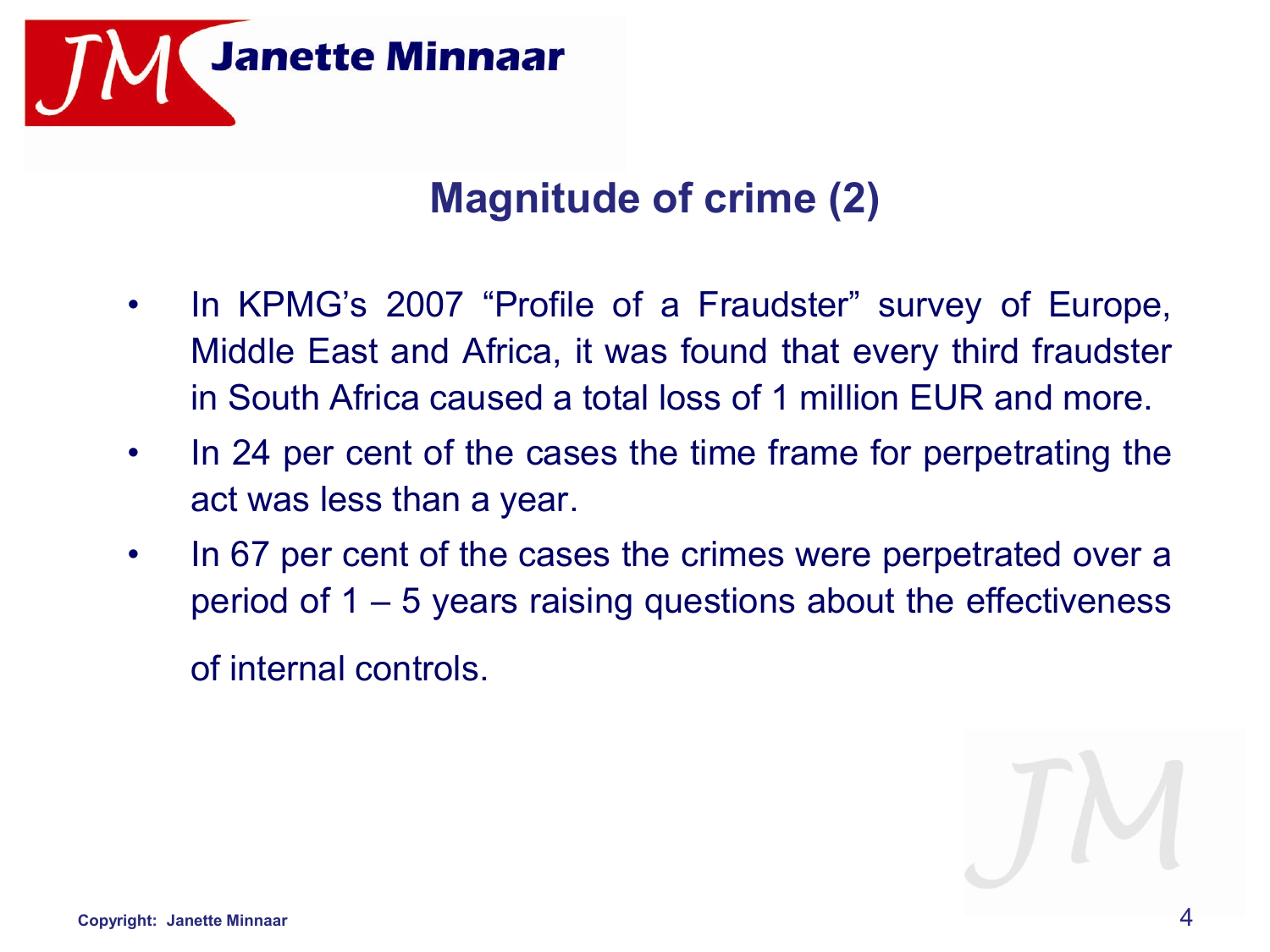

#### **Magnitude of crime (3)**

- In a 1999 fraud survey of Southern Africa, KPMG found that 75 per cent of frauds were perpetrated by a company's own employees.
- In 48 per cent of these cases, there was collusion between the internal fraudster and a third party.
- In KPMG's 2002 survey, this figure increased to 88 per cent of employees being the major source of fraud.
- In KPMG's 2005 survey, which was conducted on 162 publicand private-sector organisations, 76 per cent of respondents indicated that employees were the source of fraud.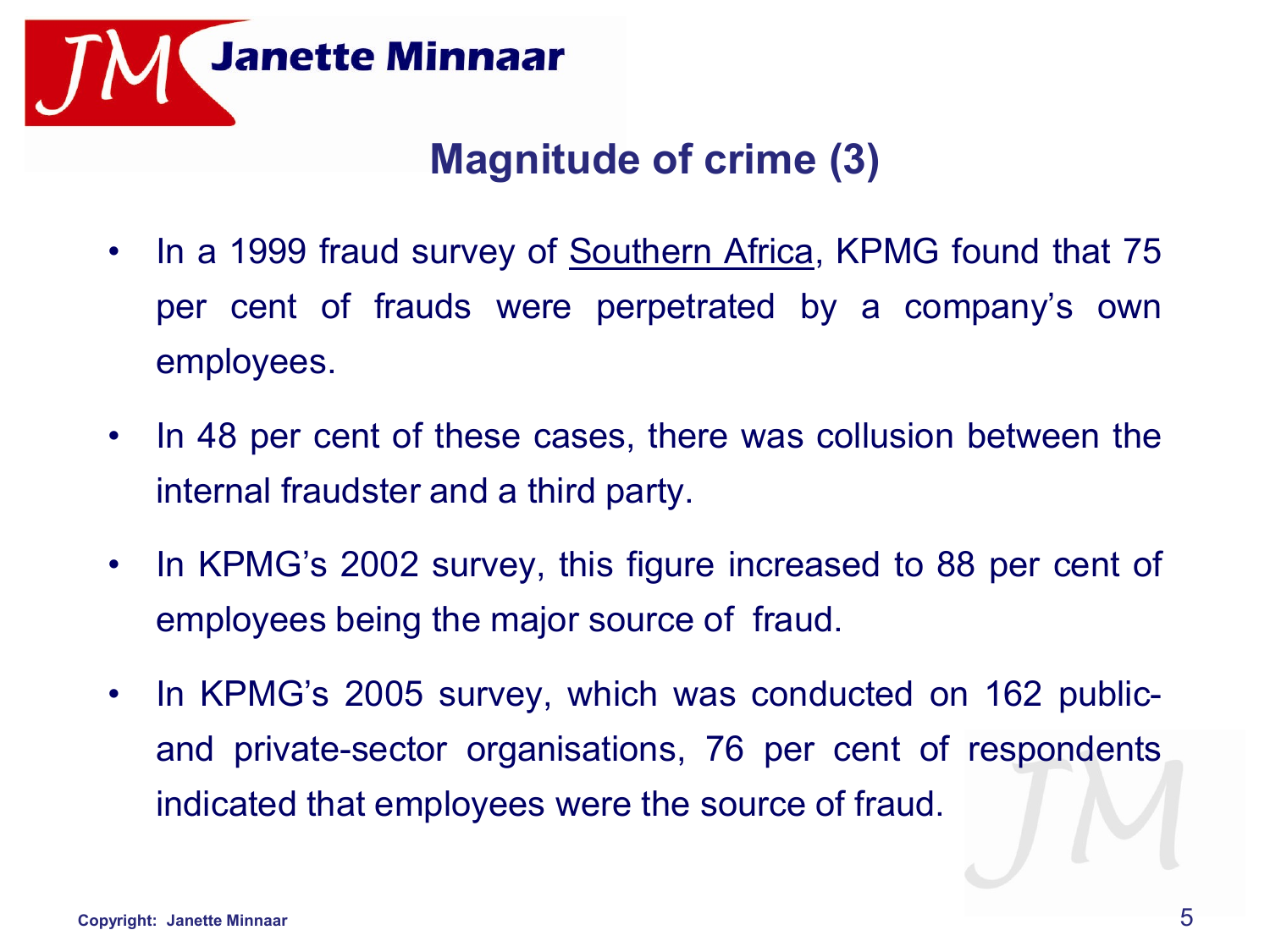

### **Magnitude of crime (4)**

In KPMG's 2007 "Profile of a Fraudster" survey it was found that:

- Eighty nine per cent of the fraudsters were employees of the victim.
- Collusion with a third party took place in 20 per cent of the cases following that companies were only attacked by externals in 11 per cent of the cases.
- Members of senior management represented 60 per cent of all fraudsters and an additional 26 per cent involved management.
- Thirty six per cent of perpetrators had been employed by the victim for 2 – 5 years and 22 per cent had worked for the organisation for more than 10 years.
- Fraudsters most often worked in the finance department followed by operations or sales.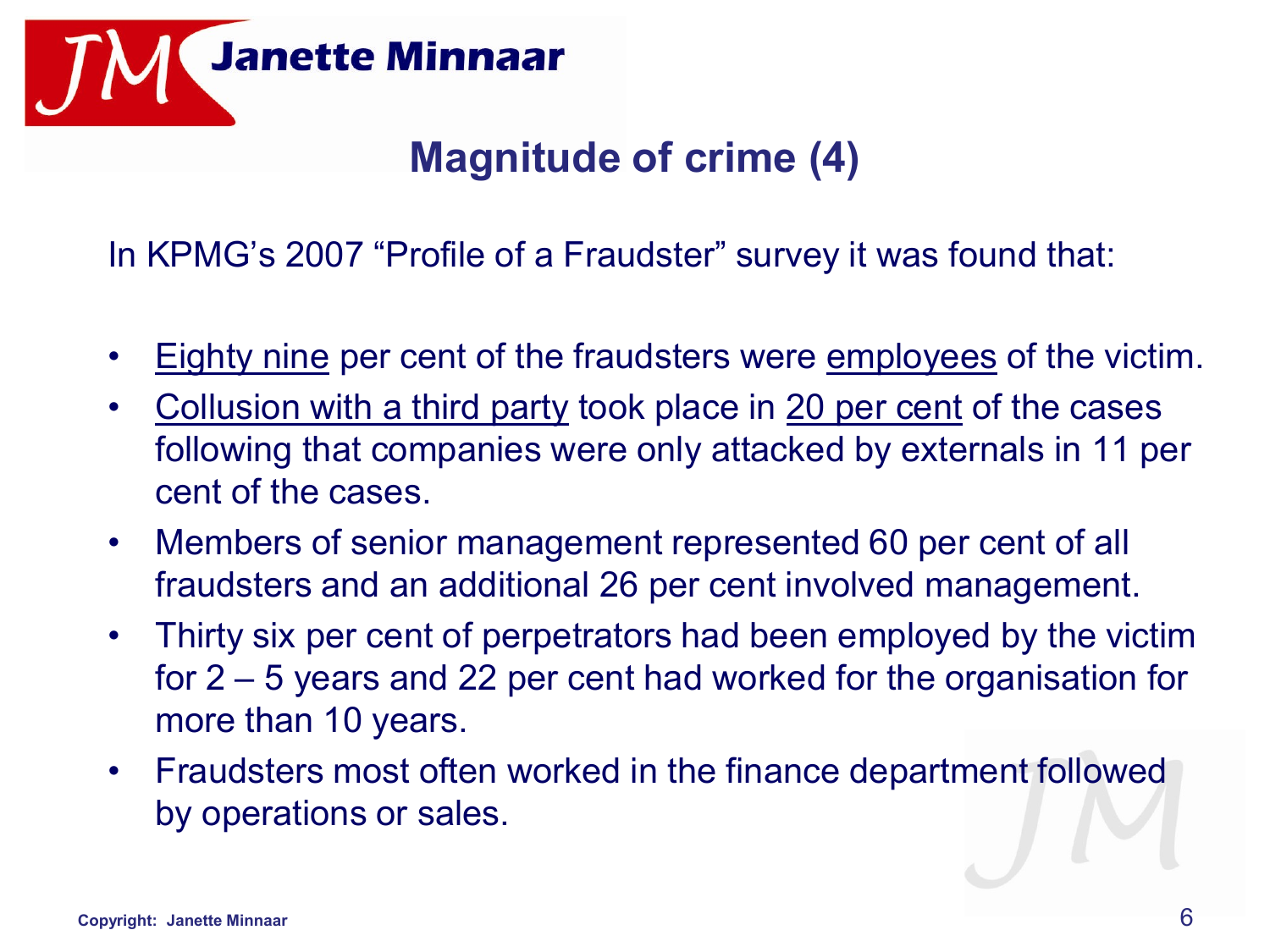

#### **Magnitude of crime (5)**

- Deloitte's Tip-offs Anonymous reports that white-collar crime has increased with 200% over the past 12 months (July 2008).
- There has been an increase in senior executives abusing their powers and circumventing controls.
- There is a clear correlation between increasing interest rates, the cost of living and fraud.
- Despite strict legislation, South Africa was featured 51<sup>st</sup> of 163 countries that participated in Transparency International's most recent corruption survey.

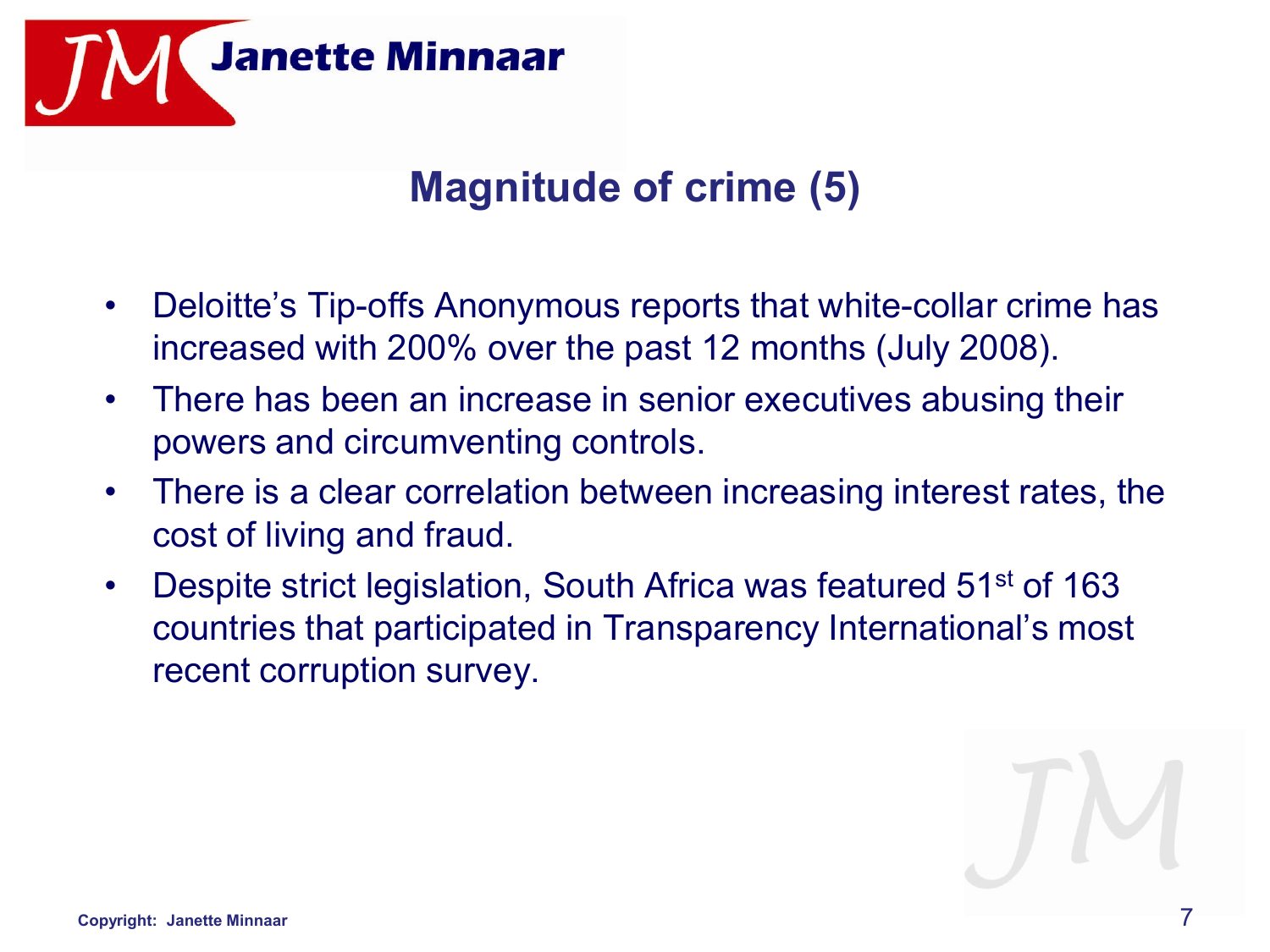

#### **Magnitude of crime (6)**

- A 2004/2005 survey by KPMG showed that 91 per cent of fraud cases committed by employees were repeat crimes!
- This figure was confirmed by KPMG's 2007 survey. Every third fraudster acted more than 50 times!
- Greed and opportunity together accounted for 73 per cent of the frauds.
- In more than half of the cases no prior suspicion existed but in 21 per cent of the crimes the company neglected to act even where there was suspicion about wrongdoing!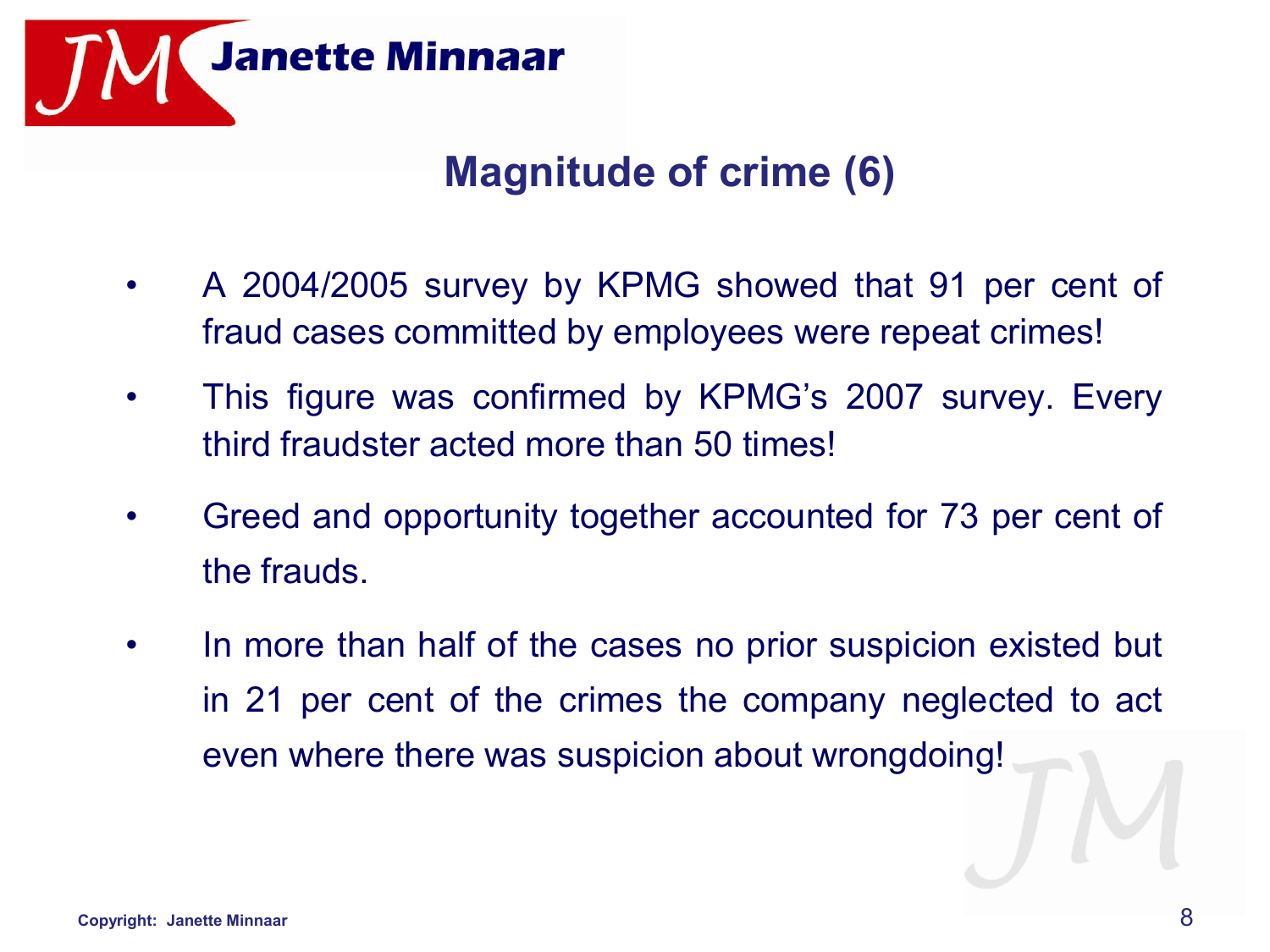

#### **Magnitude of crime (7)**

- In 50 per cent of the cases the organisation did not communicate the details of the fraud to employees and in 15 per cent the details were only communicated selectively.
- In 49 per cent of frauds a weak internal control was exploited.
- Whistle-blowers and management reviews accounted for 46 per cent of cases detected.

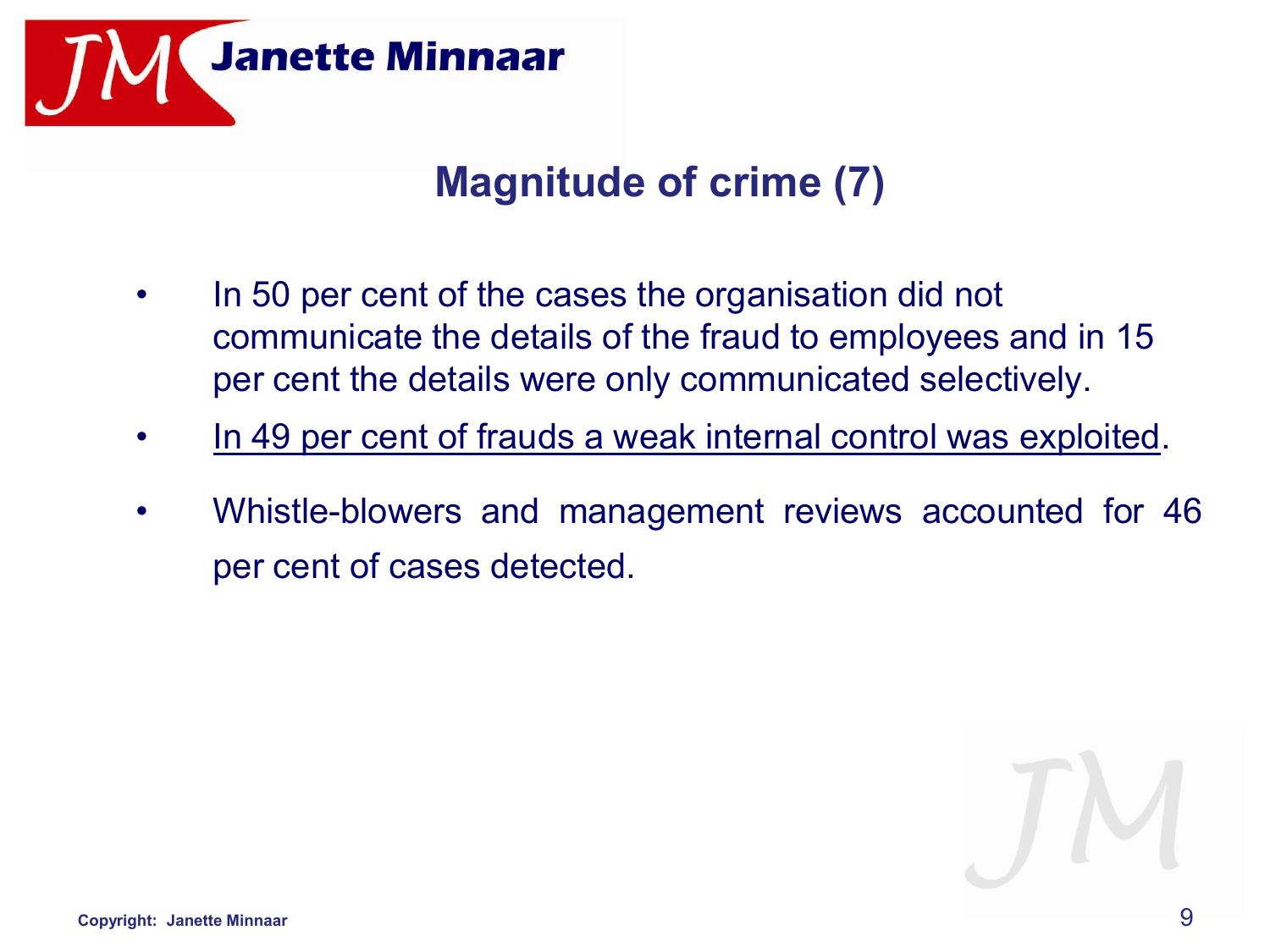

#### **Magnitude of crime (8)**

- In the absence of data, auditors can use the so-called "2 per cent rule" to calculate potential losses - it may therefore be expected that 2 per cent of sales will be lost to fraud.
- Research from PricewaterhouseCoopers (PwC) and the Association of Certified Fraud Examiners shows that companies lose 6 per cent of their turnover as a result of crime (2002 Report to the Nation on Occupational Fraud and Abuse).

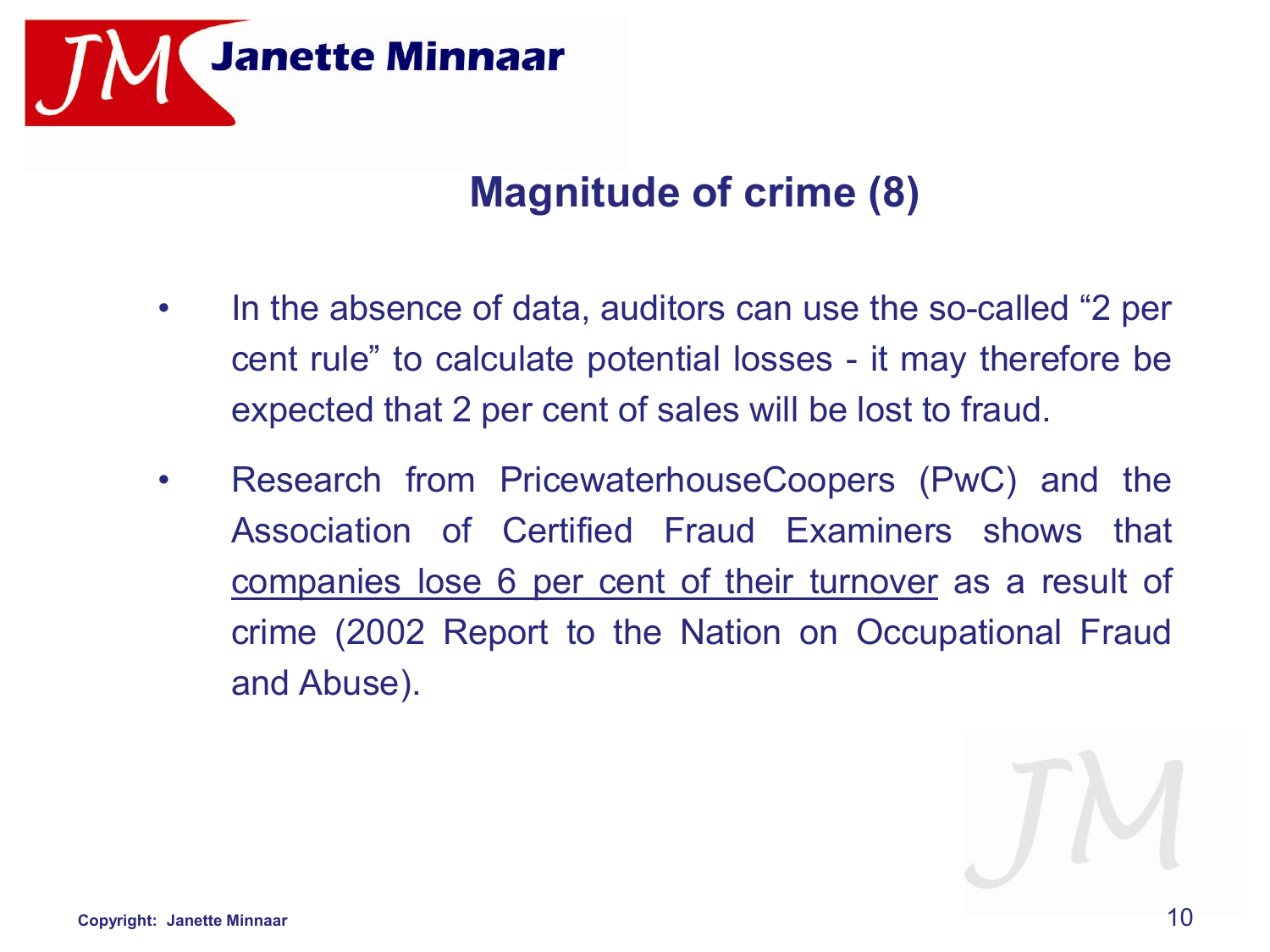

## **A crime prevention strategy**

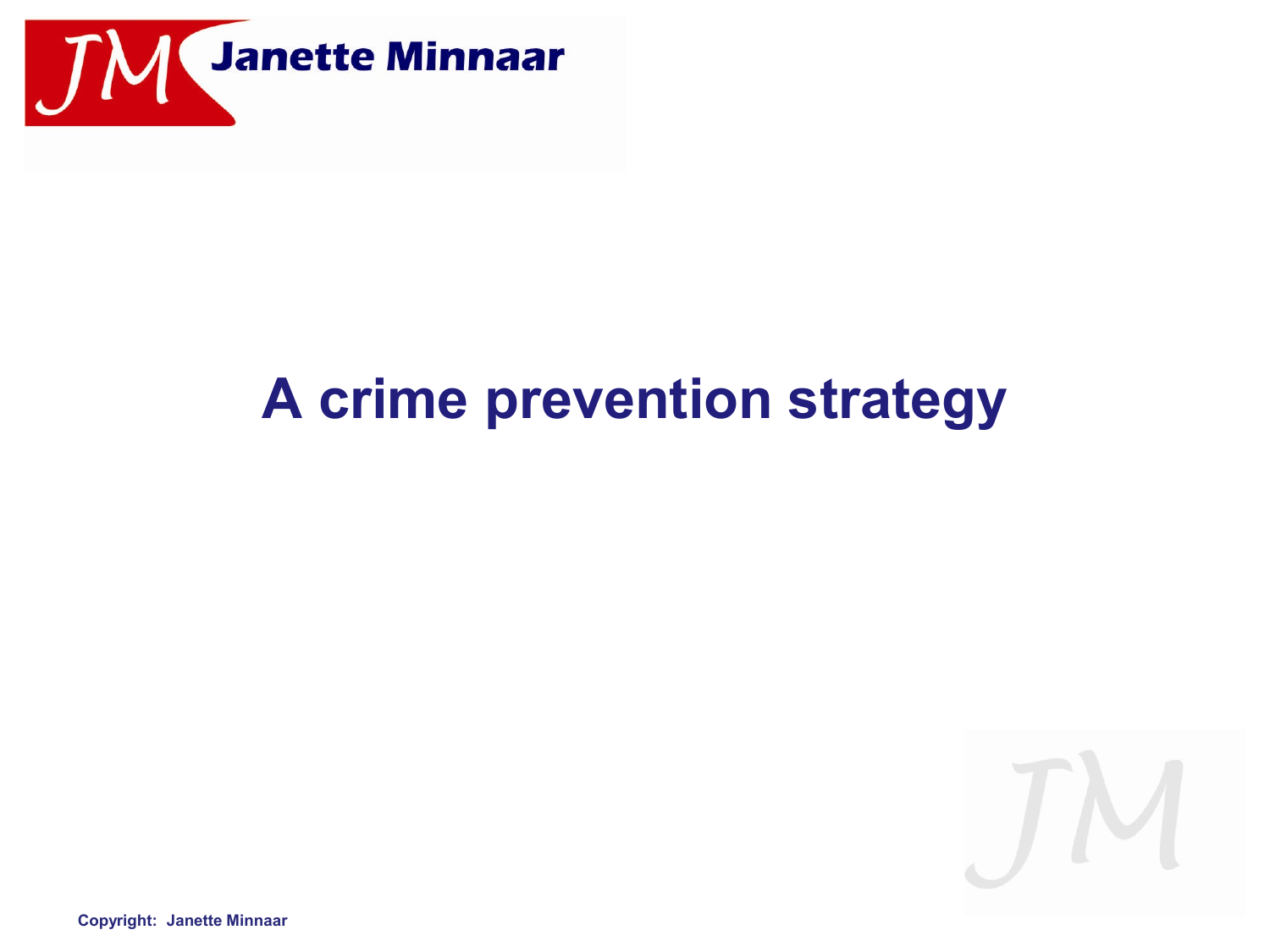

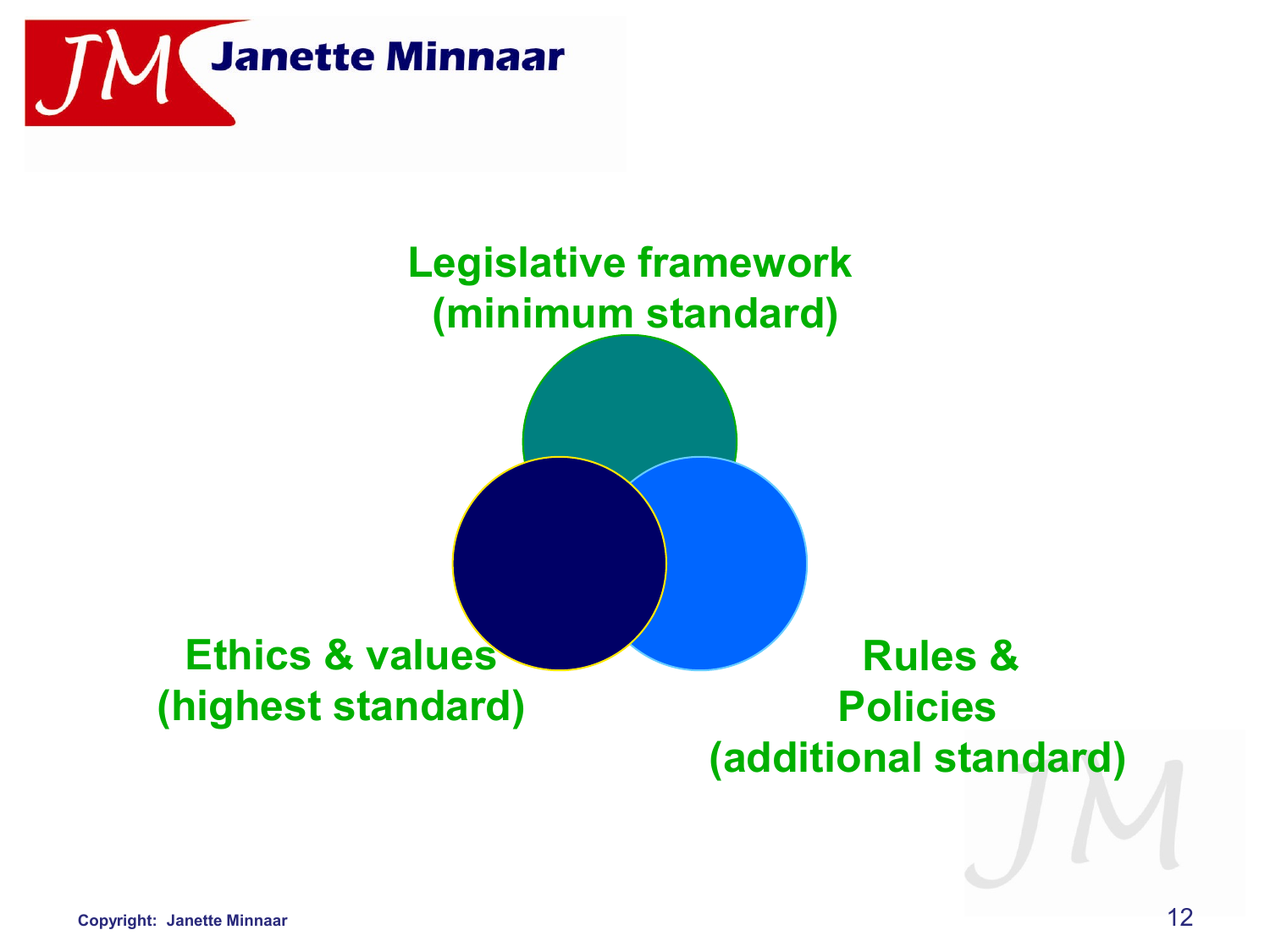

#### **A Holistic Fraud Prevention Strategy**

"Every organisation should possess an integrated strategy for fraud prevention and control in order to draw all elements of the strategy together to form a holistic and complementary raft of fraud countermeasures. Those organisations with an integrated strategy are less likely to suffer catastrophic losses from fraud than those without."

*Source: David Cafferty CFE The White Paper, Nov/Dec 2003, page 25*

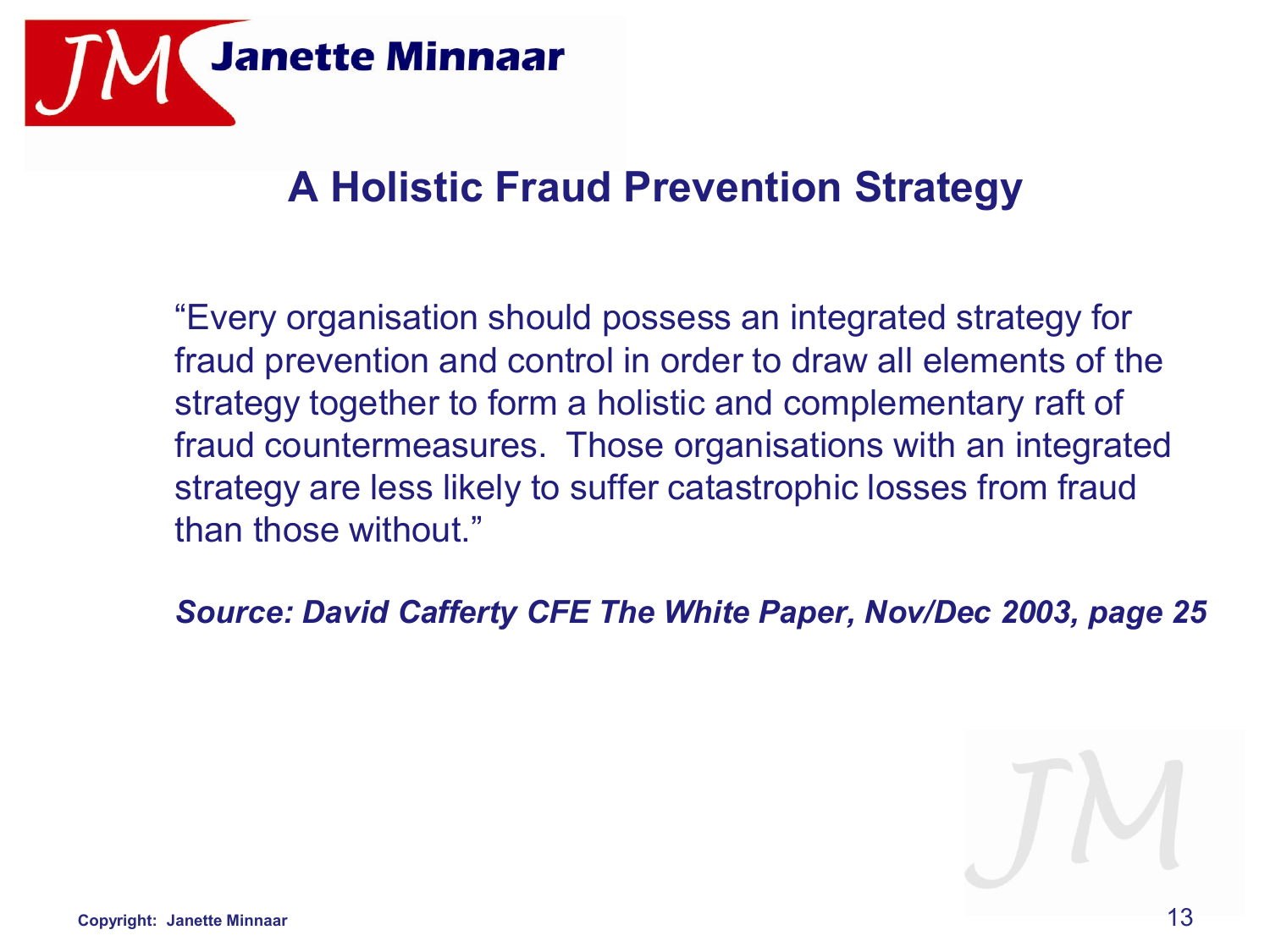

#### **Fraud-awareness training**

- The Association of Certified Fraud Examiners (ACFE) studied and evaluated almost 4 000 cases of fraud from 1996 to 2002. Although fraud prevention was not the major focus of the research, it became clear that some organisations were less prone to crime than others.
- It appeared that the prevention of fraud extends beyond traditional accounting (and legal) controls and involved a number of diverse disciplines, such as behavioural sciences and criminology.
- The ACFE now believes that internal control (such as IT solutions) and fraud prevention are not one and the same.
- Fraud is much broader than accounting, and the ACFE believes that students do not receive sufficient anti-fraud education.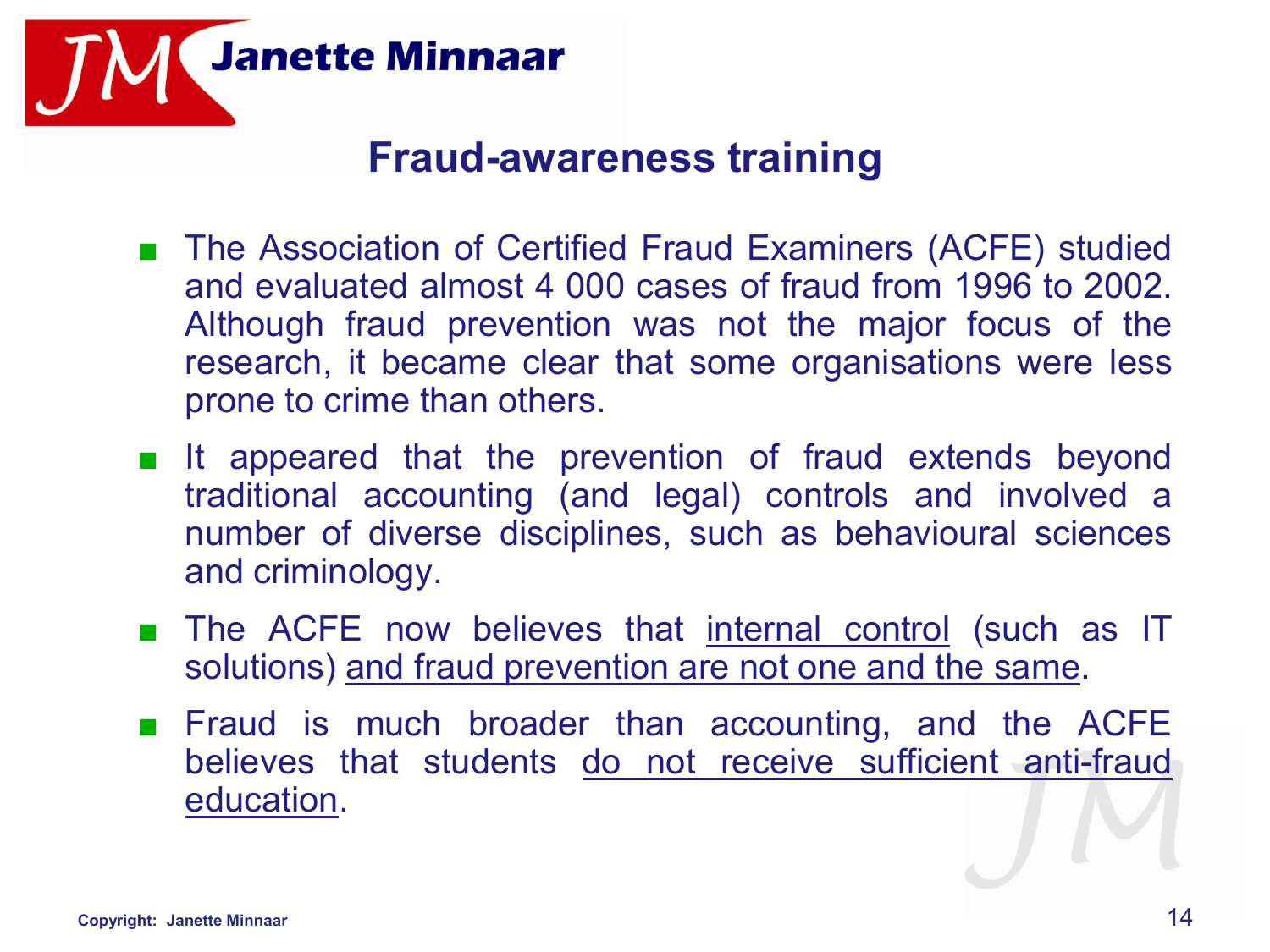

#### **Recruitment procedures**

- It is critical that honest people are attracted to the organisation.
- Check personal backgrounds (e.g. criminal records, experience levels and qualifications).
- Use a reputable screening agency if necessary.
- Speak to a previous employer and ask straight questions.
- Assess integrity levels through a psychometric instrument such as the IP 200.
- Integrity levels are measured through ten scales consisting of five sub-fields/factors with four supportive items each.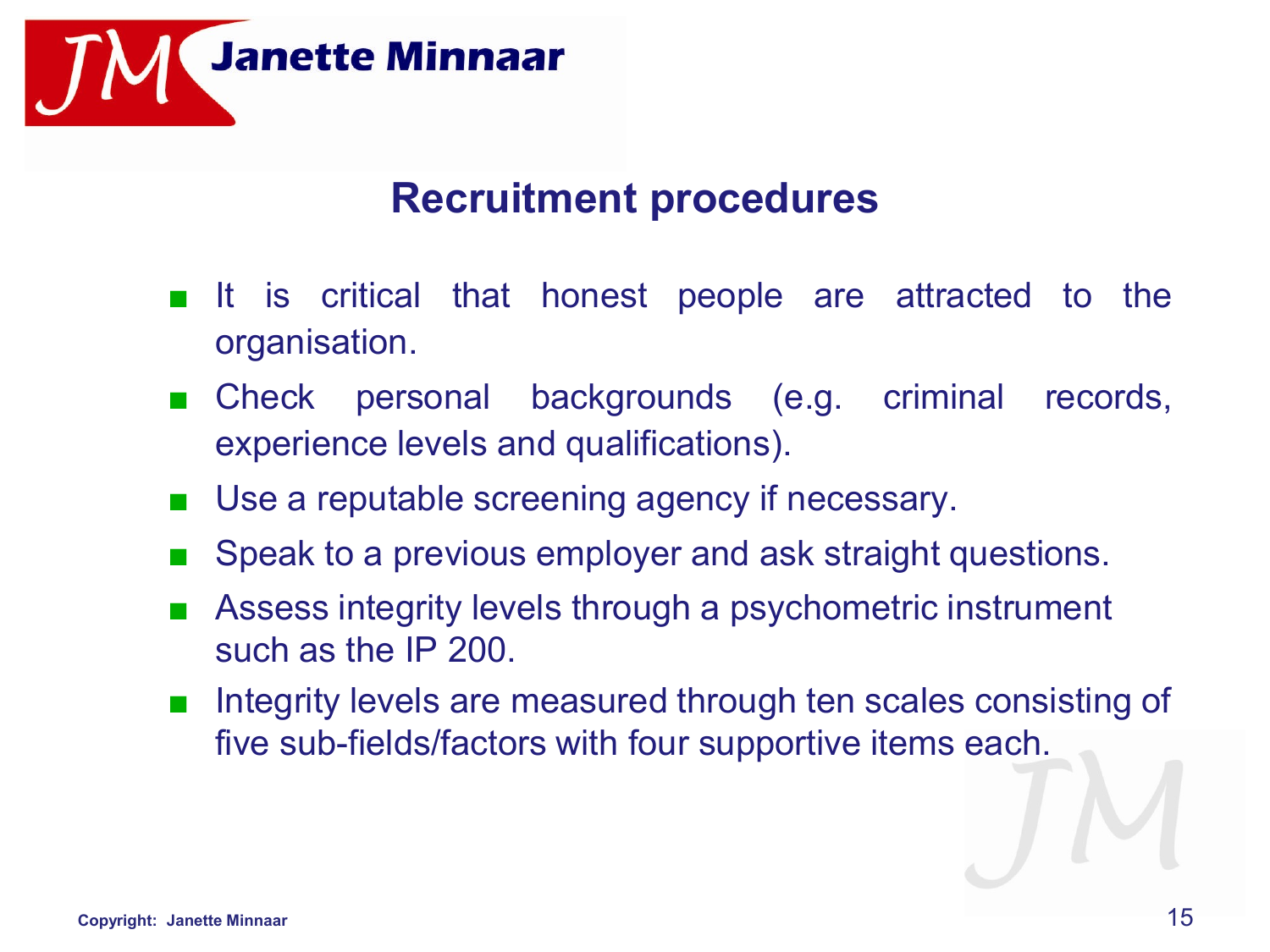

#### **Fraud-prevention policy**

What is a fraud-prevention policy?

- A fraud-prevention policy refers to certain minimum crimeprevention measures that are formulated in a document and which should be entrenched in the daily business activities of an organisation.
- These crime-prevention measures refer to the prevention, detection, investigation, reporting and prosecution of crime.
- Generally, a fraud-prevention policy is a short document, which provides a broad framework of measures that an institution will implement to fight crime.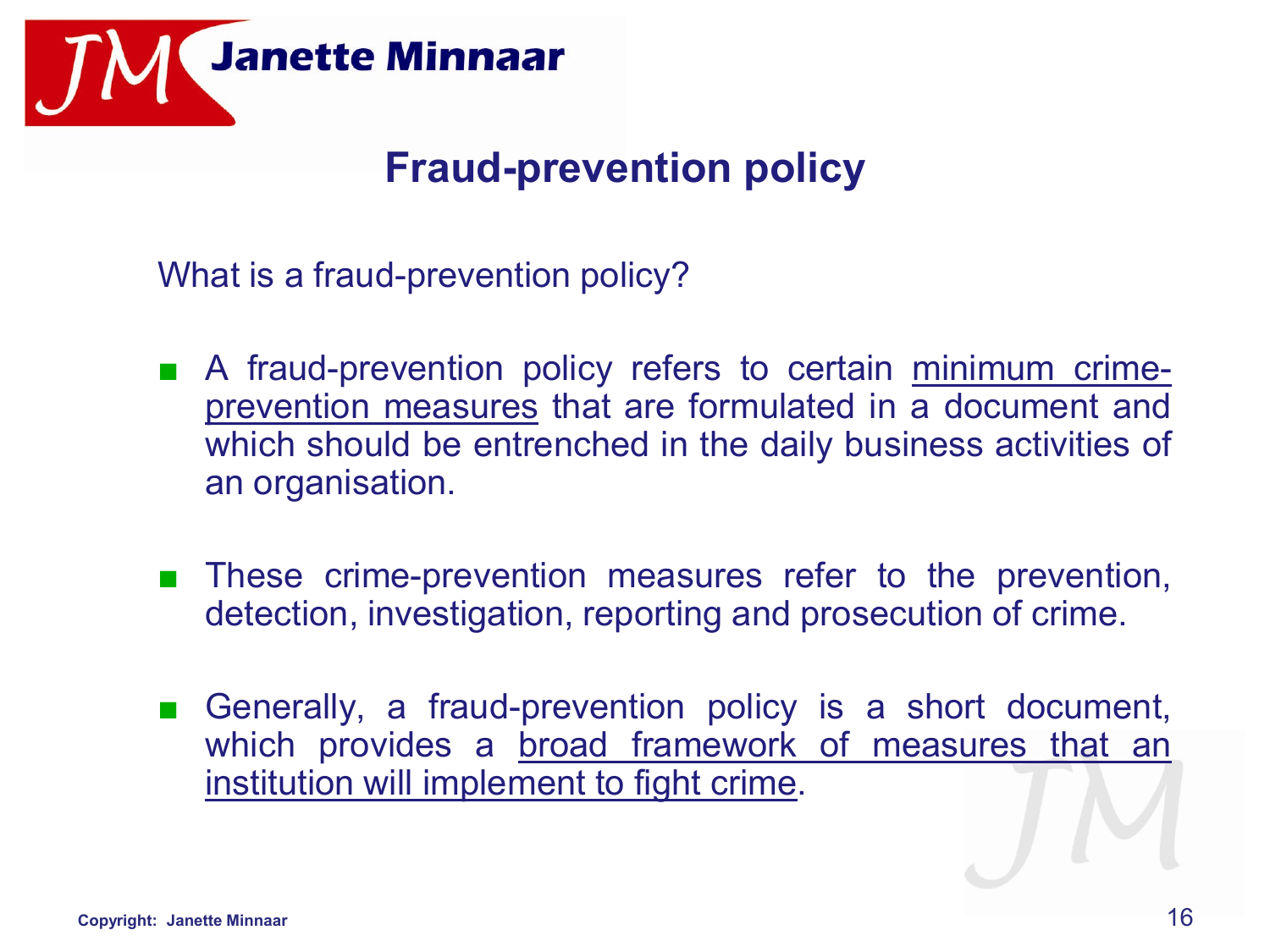

#### **Fraud-prevention policy (2)**

• By adopting and signing a fraud-prevention policy, the leaders of an organisation illustrate their commitment to combating crime and promoting effective service.

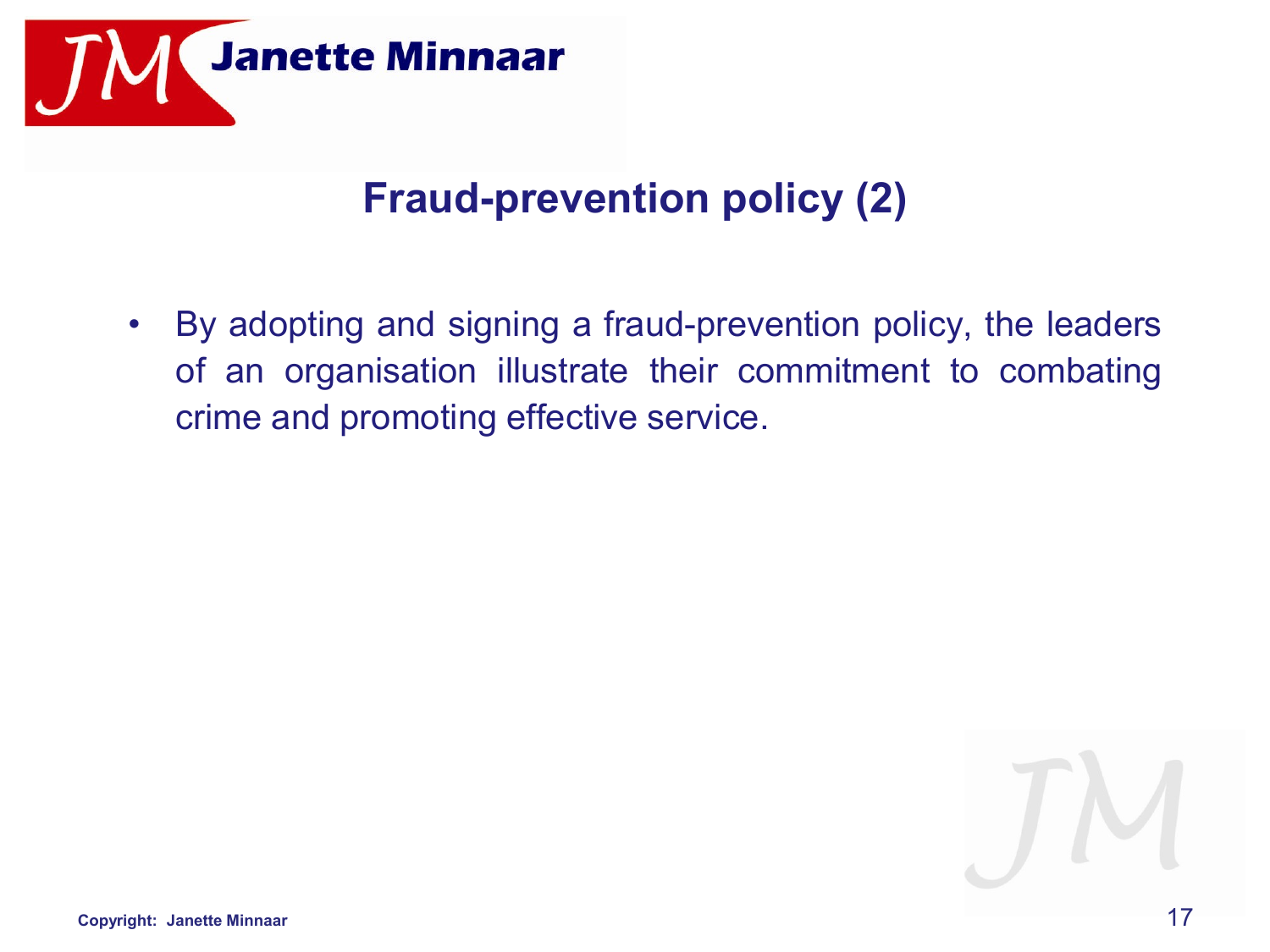

#### **Implementation of a fraud-prevention policy**

- A fraud-prevention policy should be adopted by and enforced from the most senior level in an institution, for example, the board of directors.
- A fraud-prevention policy should be dynamic and integrated and should evolve as changes occur in the institution.
- There should be active support of the policy by all levels of management and employees.
- The policy should also be supported by a budget.

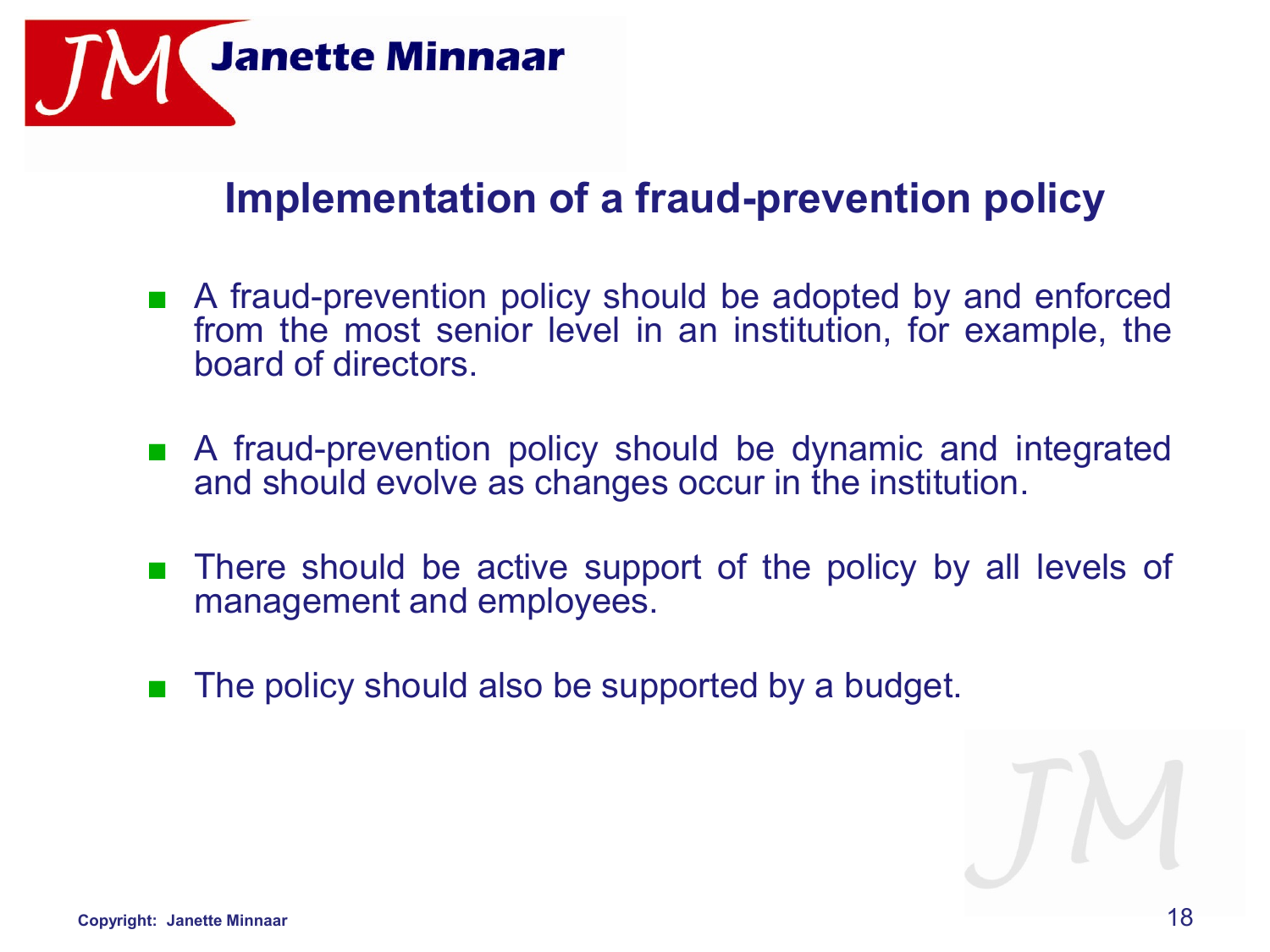

#### **A crime response plan**

- Whereas the major objective of a crime-prevention plan is obviously to prevent crime from occurring at all, it is advisable that an organisation should also have a fraud-response plan.
- Once fraud has occurred in an organisation, such a response plan should spell out which legal and other procedures should be followed in order to prevent the company from acting in a crisis mode.
- This response plan should stipulate in detail the priority of the necessary steps to be followed within a specified time frame and how commercial crime should be reported to the authorities.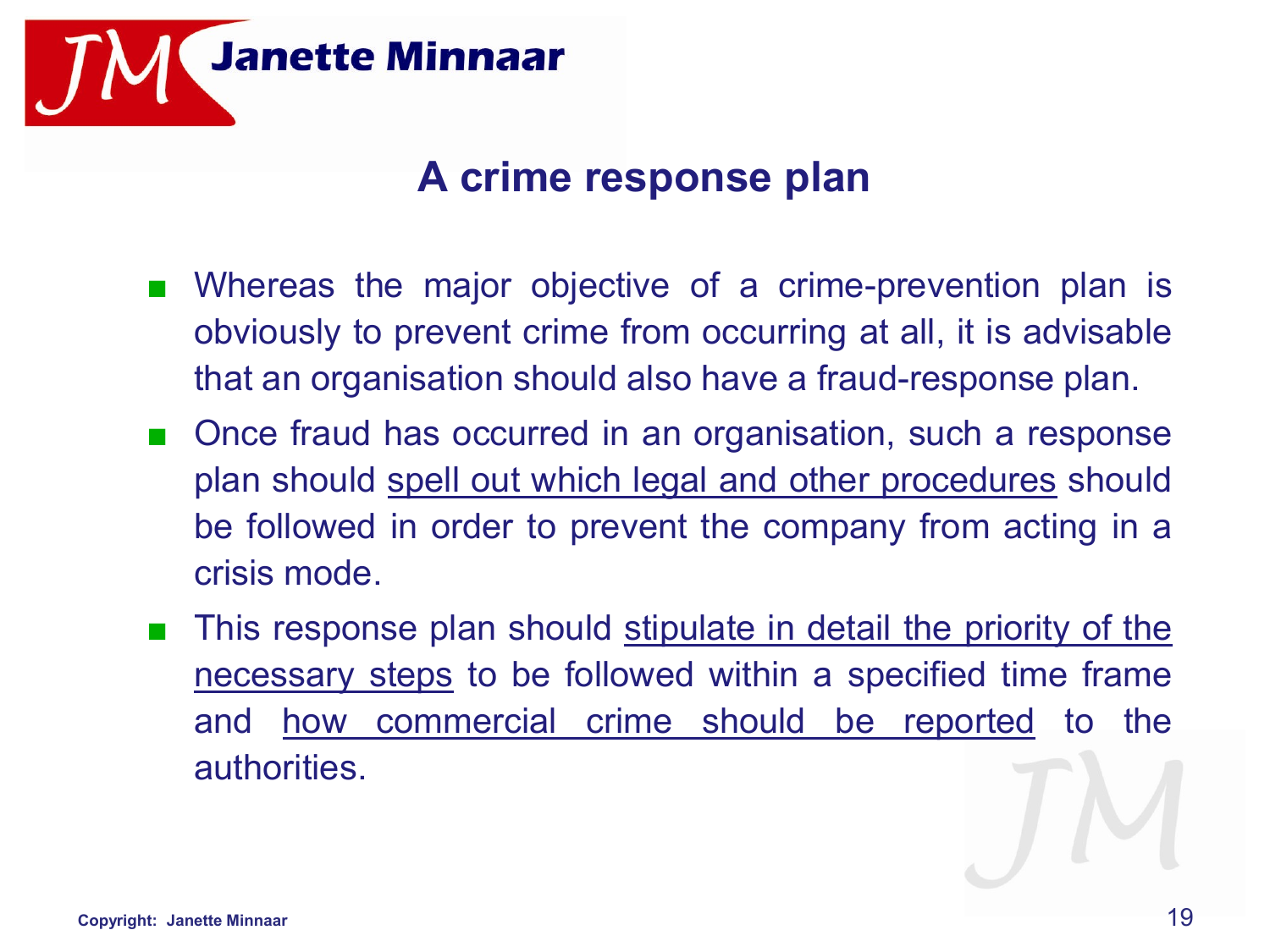

#### **A crime response plan (2)**

The response plan should enable the organisation to take prompt and effective action in order to -

- minimise the risk of subsequent losses;
- improve the chance and scale of recoveries;
- reduce adverse commercial effects;
- demonstrate that the company retains control in a crisis;
- make a clear statement that the company is not a soft target; and
- minimise negative or adverse publicity.

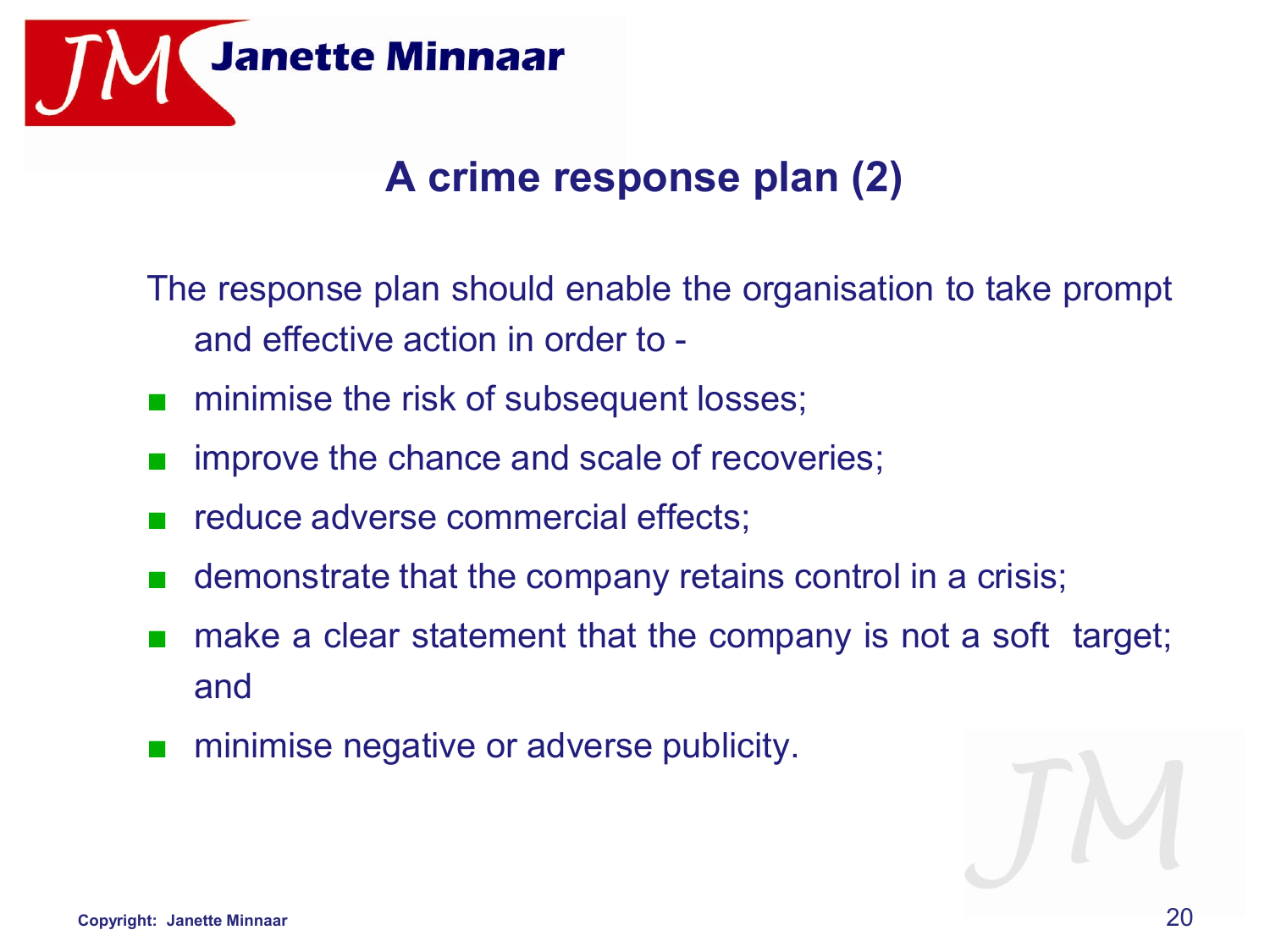

#### **Internal controls**

Internal controls refer to the policies and procedures that an organisation puts in place to:

- provide reasonable assurance that the organisation will achieve its objectives;
- prevent white-collar crimes such as fraud and corruption;
- protect the resources of the company from waste, loss, theft or abuse; and
- ensure that resources are used efficiently and effectively.

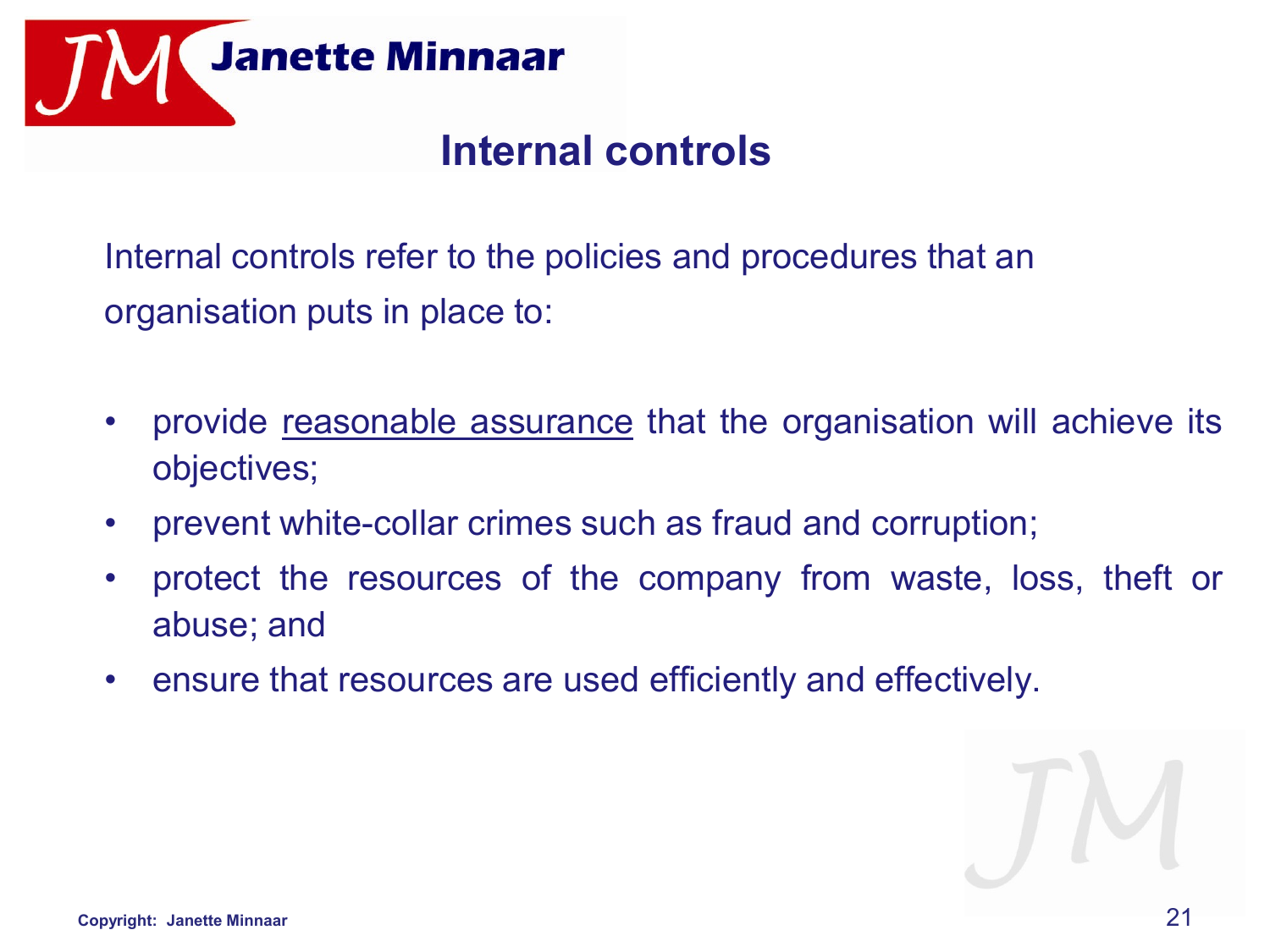

# Jail Radio station man on R12m fraud charges

**From Sapa** Cape Town

A former financial controller at Heart 104.9 Radio in Cape Town appeared in the Bellville specialised commercial crime court yesterday, on charges of theft and fraud.

Mario Roos earlier fled the country after allegedly embezzling millions of rands from the radio station.

He appeared before magistrate Amrith Chabilall, who postponed the matter to today.

Roos is expected to plead to two charges of theft involving R63 684, and fraud charges involving R12 472 929.

According to the charge sheet, prior to his employment at Heart Radio, he was engaged in a similar financial capacity with the Foschini Group in

The charge sheet alleges that he embezzled R12 472 929 while working as the financial controller at the radio station. between October and March.

While working as the financial controller at the Foschini Group, Roos had access to the safe, where a safety drawer containing cash for the payment of casual workers was kept.

However, a supervisor had to authorise his access to the safety drawer.

The charge sheet alleges he obtained keys to the safe from the supervisor under the false pretence that he and the financial official, Marwaan Allie, needed access to the cash for business purposes. Allie was not aware of this.

On the Heart Radio charges. Roos was entrusted with access to all the funds of the company. <sup>2003</sup>, where he is alleged to via the internet, with a unique<br>copyright: Janette Minnand have embezzled R63 684. pin number.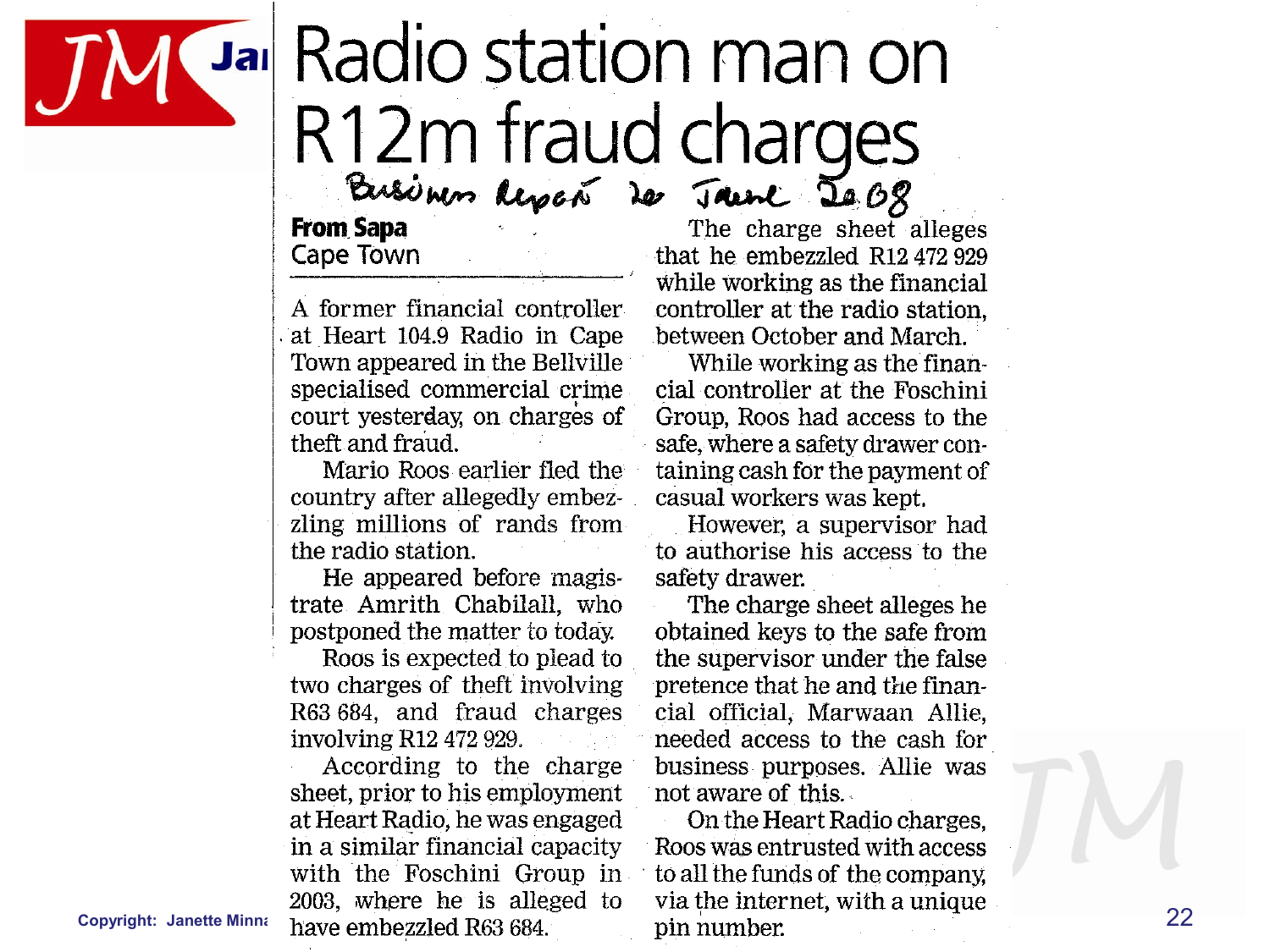

#### **Internal controls (3)**

- Perform a business-process risk analysis to assess the efficiency of controls.
- Never neglect or underestimate the value of supervision!
- Segregation of duties is paramount.
- Do not give too much power to any single individual.
- Institute dual signing/authorisation powers.
- Enforce leave policies.
- Rotate duties.
- Ask sufficient questions.
- Use software solutions (where appropriate).
- Know the early warning signs of crime.

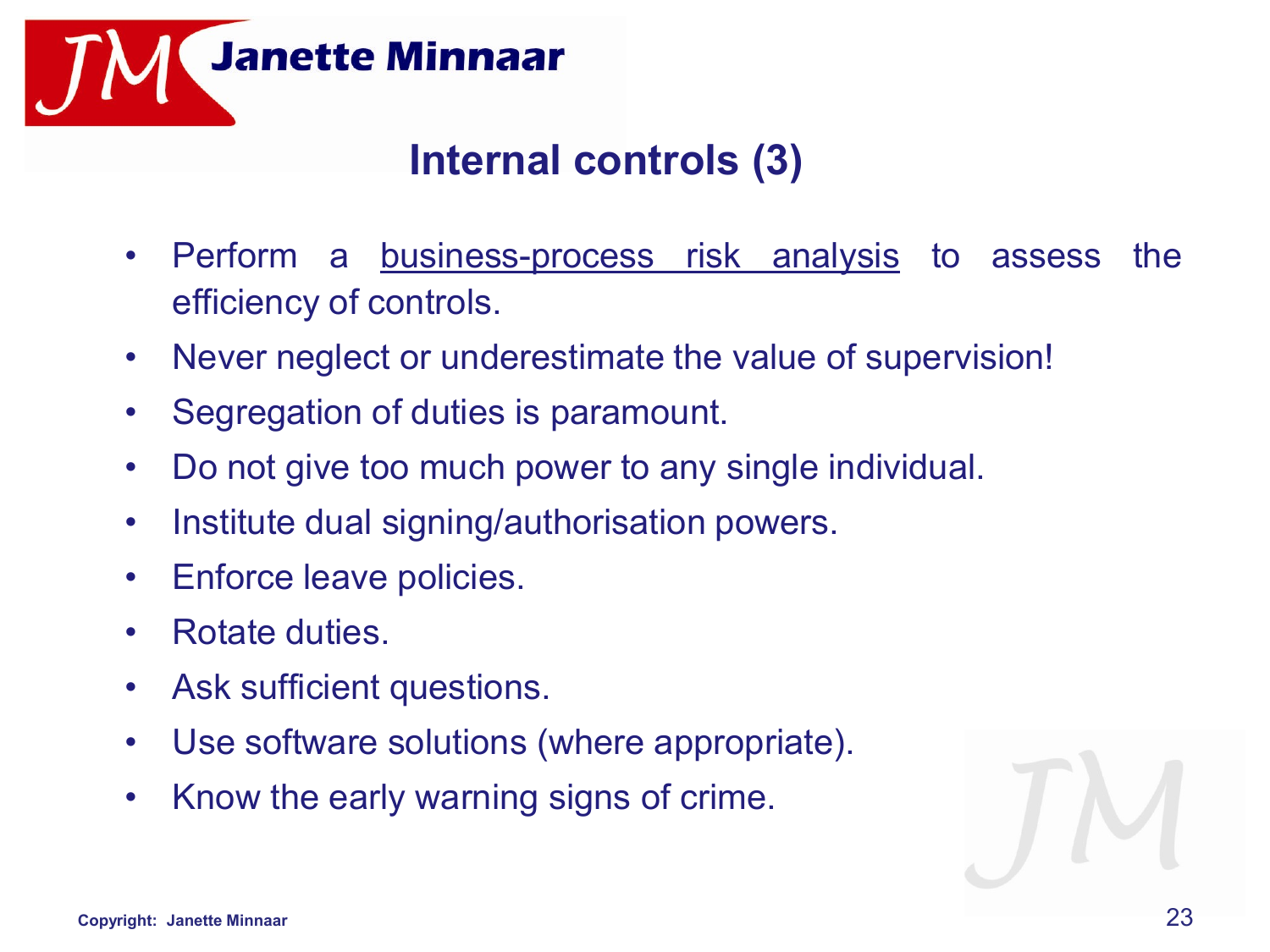

#### **Employee warning signs**

- There is clear evidence that an employee has a lifestyle far beyond his/her apparent means.
- An employee is very defensive or ever eager to assist when questions are asked.
- An employee works much unnecessary overtime.
- An employee takes little or no time off work.
- An employee is very resistant to change his/her duties and obligations.
- An employee is defiant of procedures and company policies ignores personnel policies.

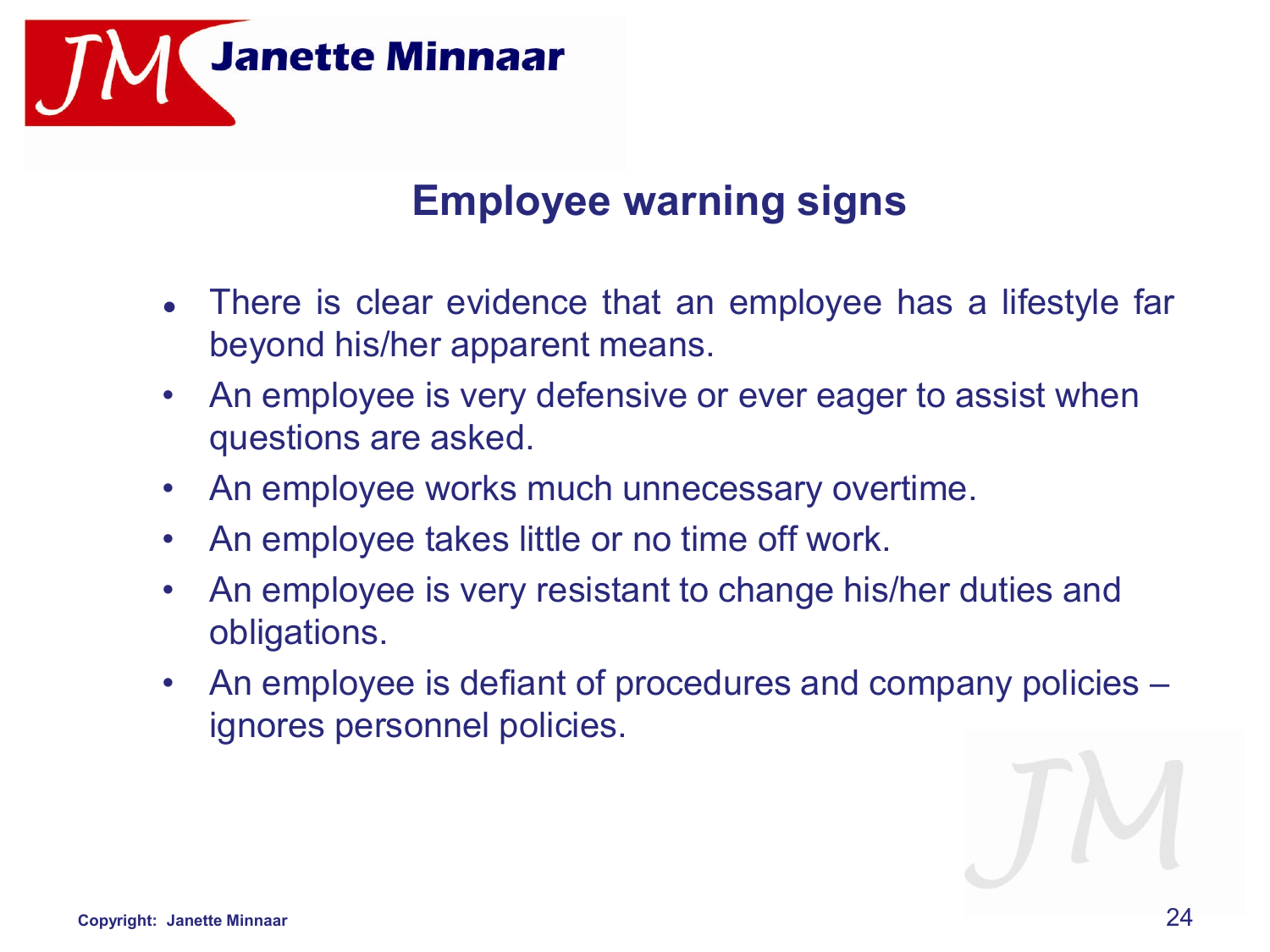

#### **Employee warning signs (2)**

- An employee is stressed, cannot cope with pressure, takes shortcuts to meet targets.
- An employee is not experienced, is not trained for the position, has no mentor or leadership.
- Excessive reliance is placed on specific people with specialised knowledge.
- A person is generally unethical and unreliable.
- Dependence on drugs, alcohol or gambling.

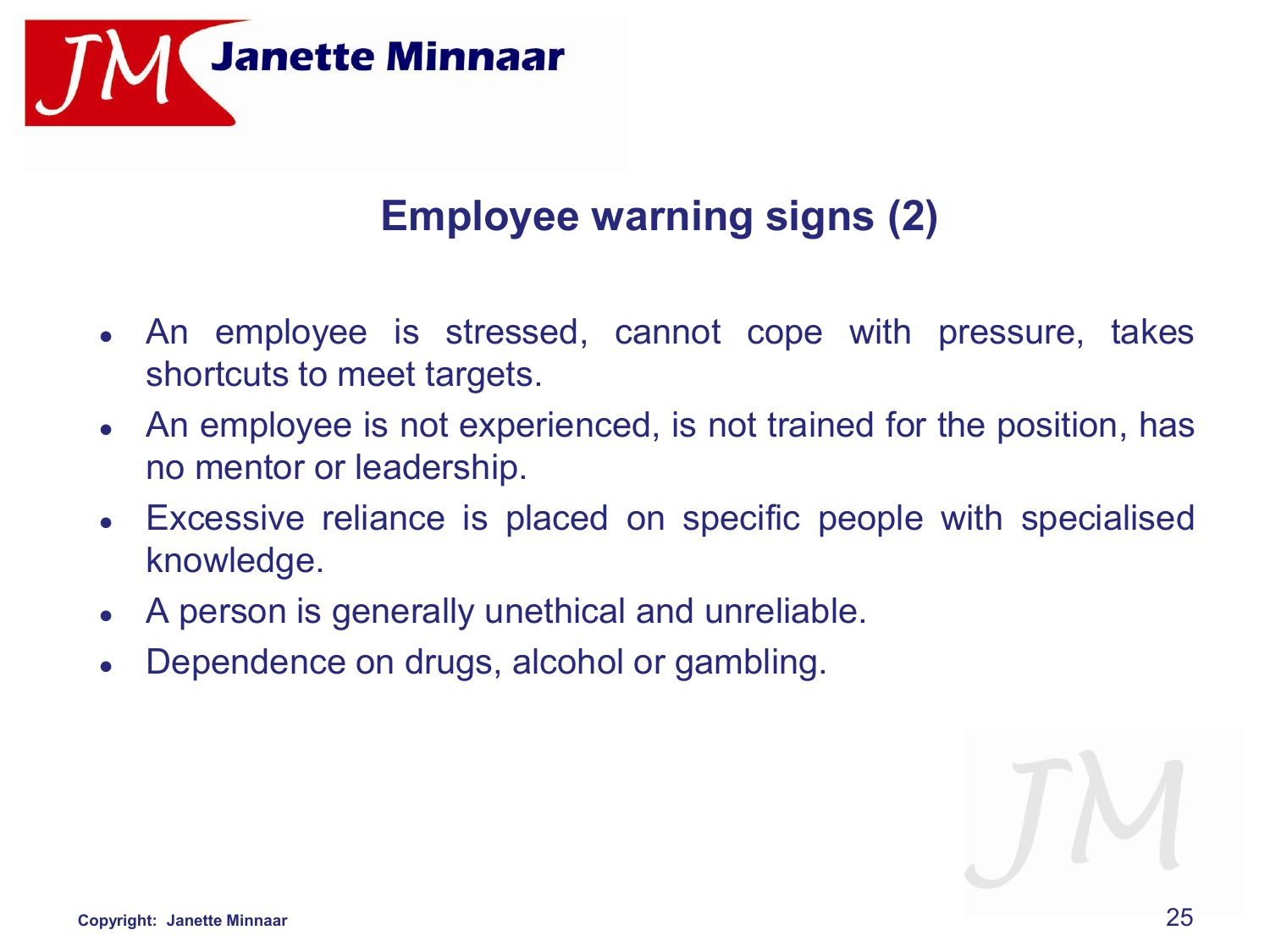

#### **Principle-based system**

- It is impossible to develop comprehensive rules for every situation. World-class companies understand that fraud prevention and enhanced internal controls are not achieved by just checking off a list.
- The "initiative" idea that compliance is just a project or a one-time idea must be replaced with embedding sound principles of fraud prevention into the "cultural mind-set" of all employees.

#### *Source: US Certified Fraud Examiners 2006*

Other studies have shown that factors such as a culture of crime, emotions and job loyalty, a climate of honesty and ethical leadership influence honesty and integrity at the workplace.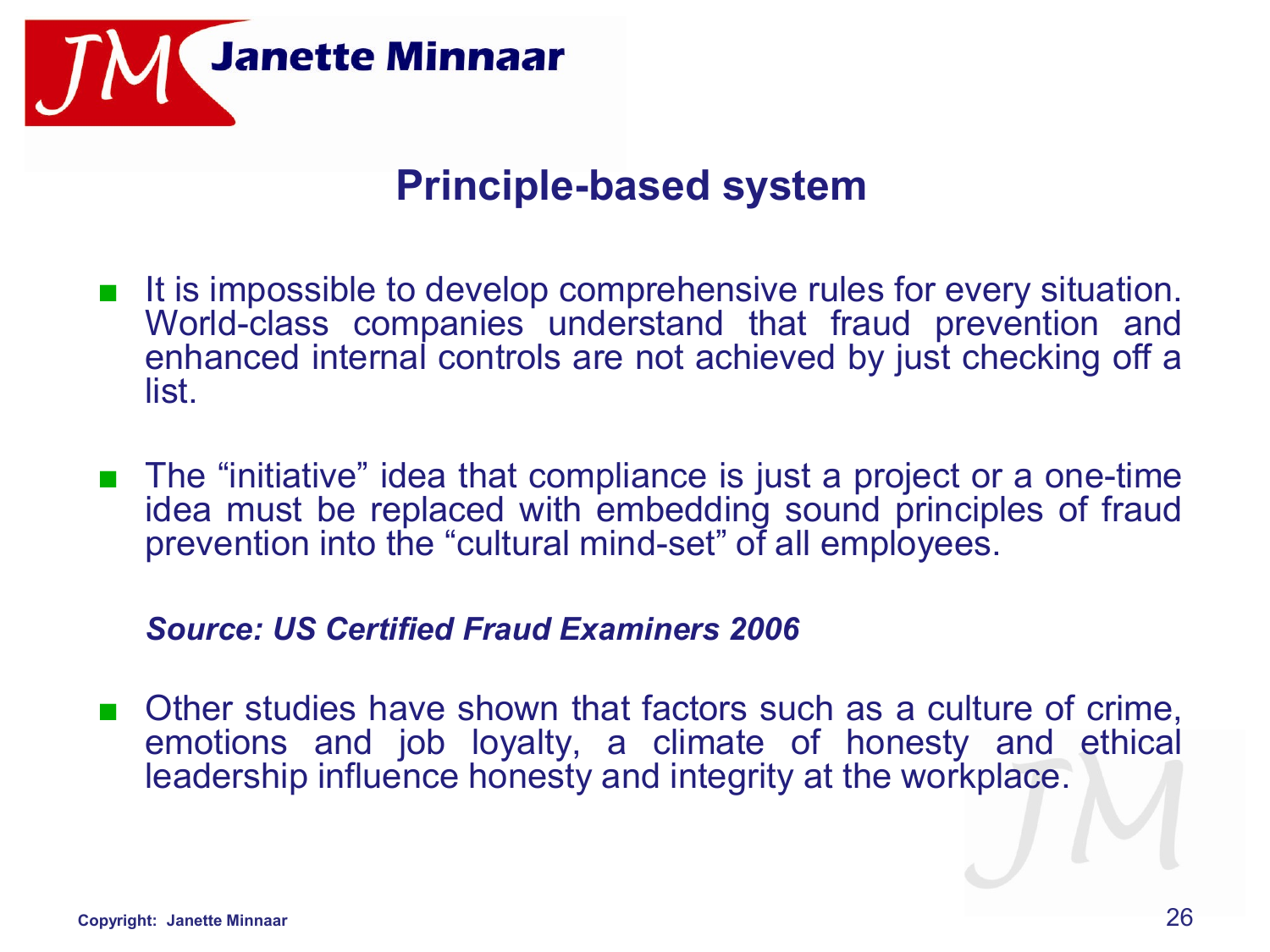

#### **Organisational guidelines**

- A company should have collective values or standards.
- These company values are formulated to provide the foundation and direction for business practice.
- Sir Adrian Cadbury said that "Values are the glue that holds a company together".
- Alan Cox (*Redefining Corporate Soul*) says "a company that lives its values, knows its purpose, and follows a mission can become an incubator for a caring, ethical future generation of business people and citizens".

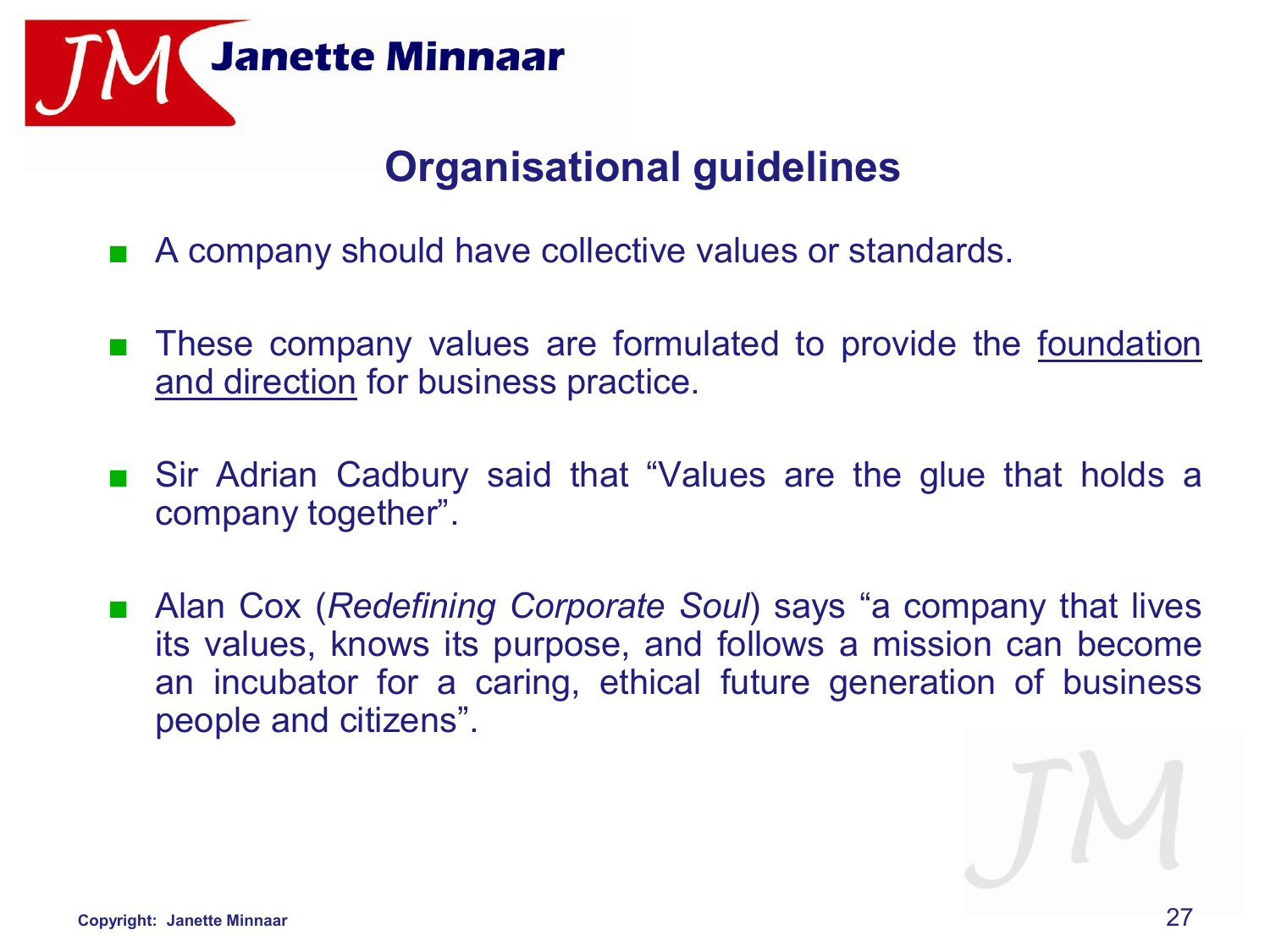

#### **The King 3 draft report**

- A new report on corporate governance called the King 3 Report will be published end 2008.
- This report will require organisations to align their strategies and operations with basic ethical standards for what is good, right and fair.
- In the report, ethics performance is positioned as part of social performance which adds to the triple bottom line (the combination of economic, social and environmental performance).
- In order to be sustainable, King 3 emphasises that a company should run a sound business operation, live by ethical standards and build a culture of integrity.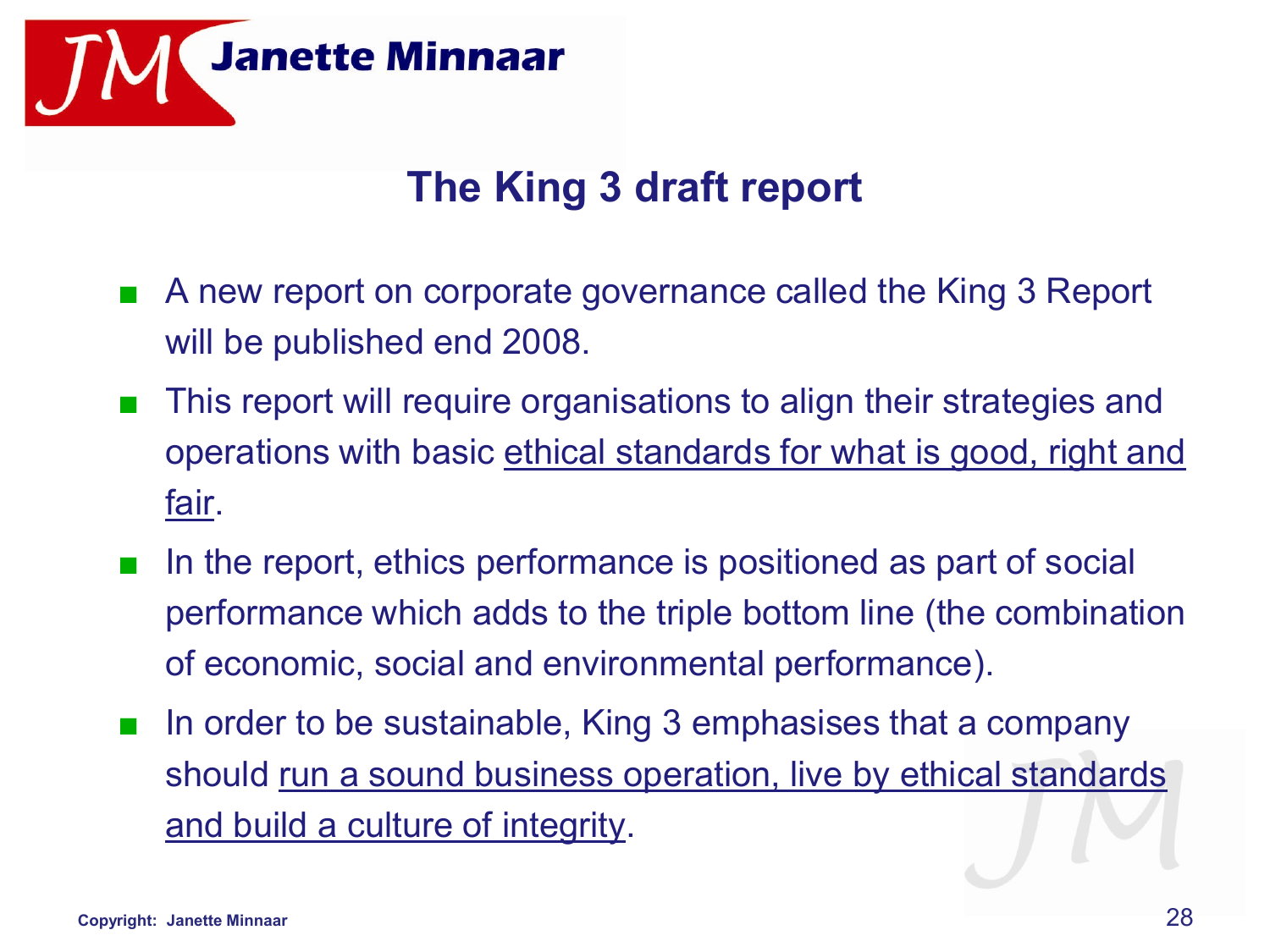

#### **The King 3 draft report (2)**

- Ethical risks should be assessed (rated). Beliefs, practices and behaviours that might impact on positive and negative risks in the organisation have to be identified.
- The chosen ethical standards should be embodied in a code of ethics. In the code the ethical values are linked to specific rules and guidelines illustrating the behavioural meaning of each value.

*Source: Prof Willem Landman, CEO, Ethics Institute of South Africa.*

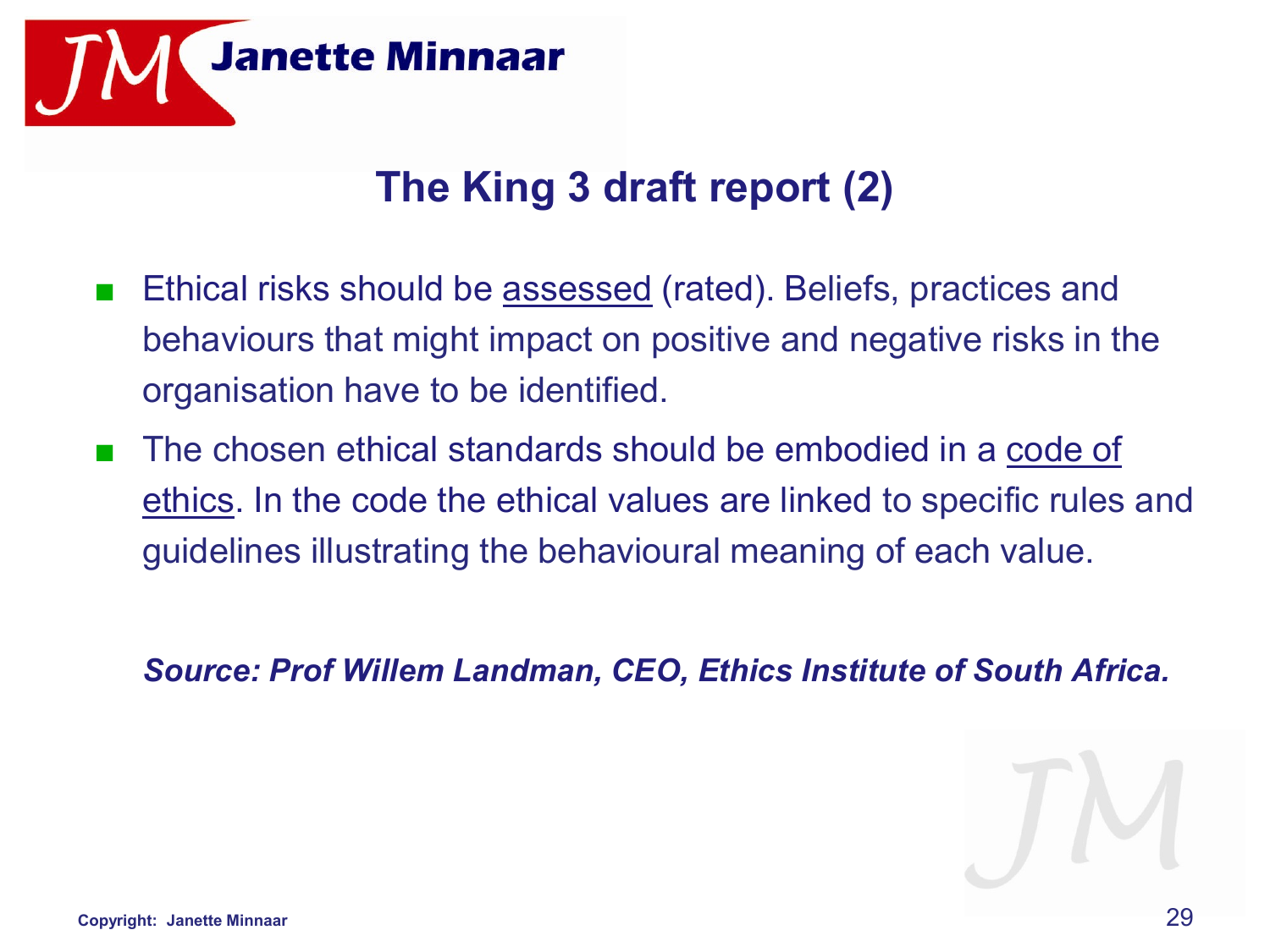

#### **King 3 draft report - Institutionalising ethics**

- The company's code of ethics (and related policies) should be institutionalised by integrating them into all the company's strategies and operations.
- The standards set should become an integral part of the company's identity ("who we are") and culture ("how we do things").
- Operationally, institutionalisation consists of:
	- Management practices;
	- Structures and offices;
	- Education and training;
	- Communication and advice, and
	- Prevention and detection of misconduct.

*Source: King 3 draft report*

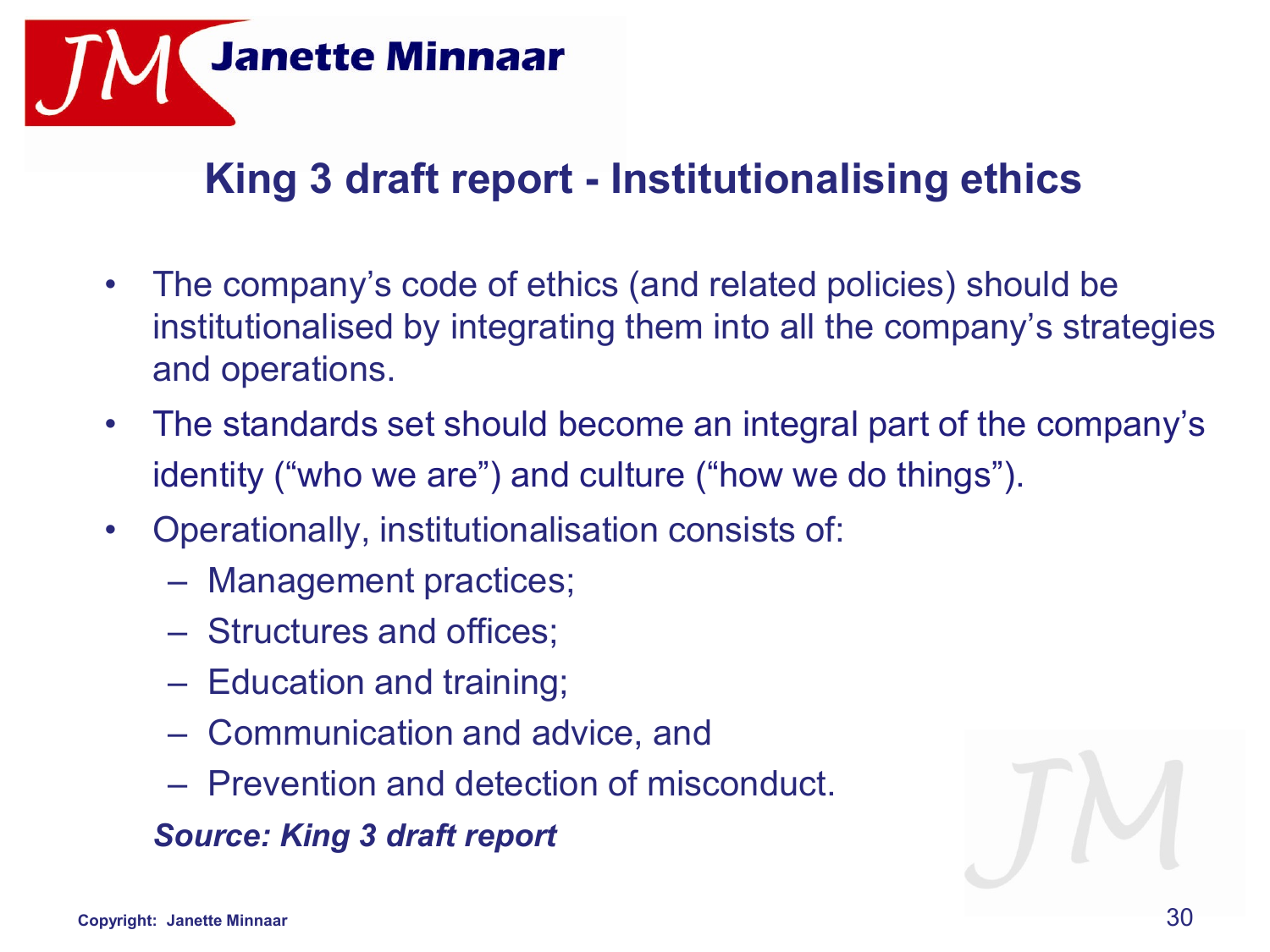

#### **Does ethics pay?**

- There is clear proof that companies with strong ethical cultures have a competitive advantage over unethical companies.
- Companies with an ethical culture attract and retain better talent and they find it easier to maintain lasting relationships with stakeholders. This has positive effect on sustainability.
- They also have a sound reputation which provides opportunities and a competitive advantage.

*Source: King 3 draft report*

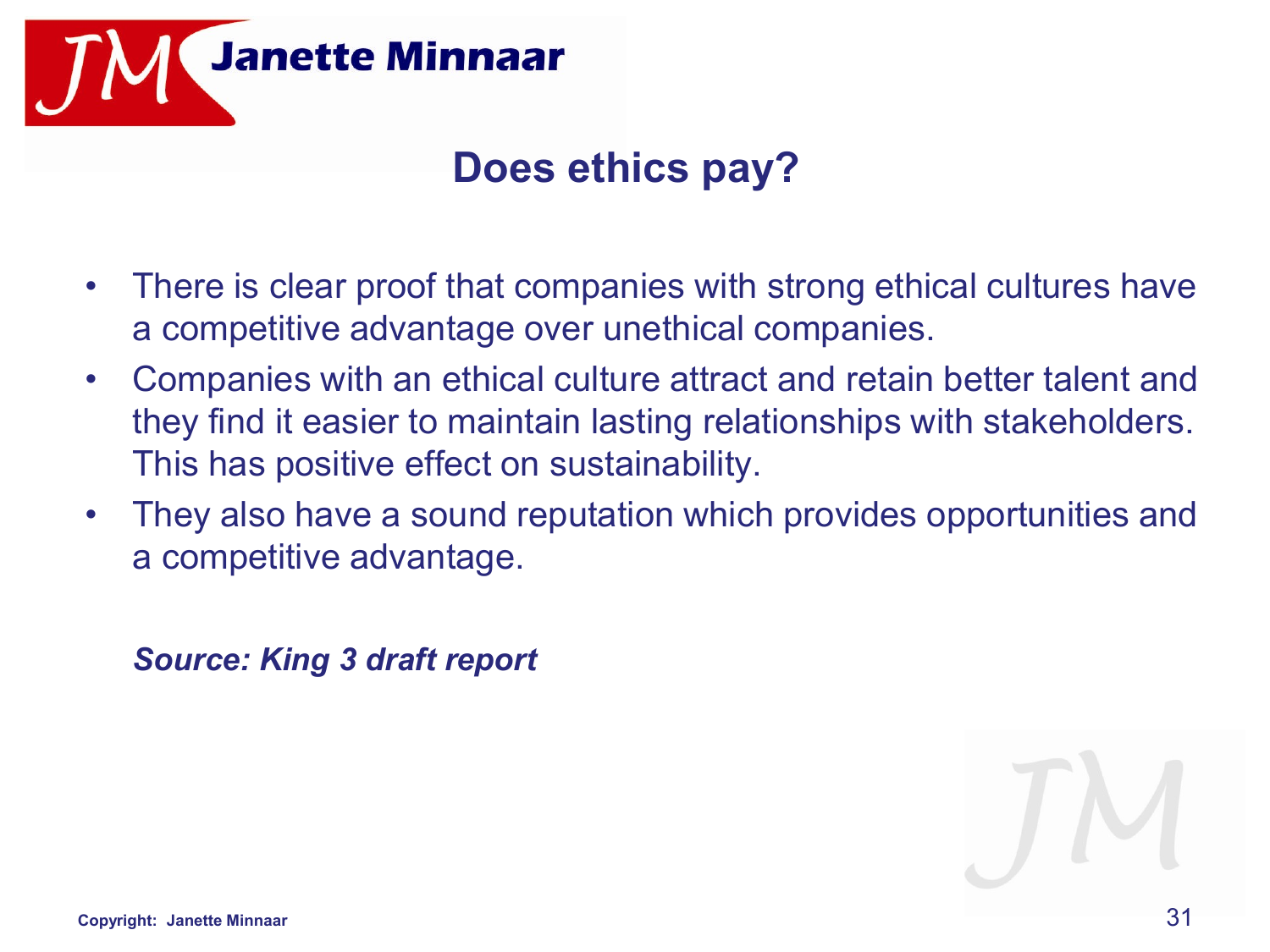

#### **Reporting of crime**

- The King II report states that a whistle-blowing facility is a key corporate-governance responsibility.
- An effective, well-marketed reporting line is invaluable to an organisation.
- In a global fraud survey by Ernst & Young in 2003, it was shown that nearly 40 per cent of all frauds were prevented and/or detected by either internal or external whistle-blowers.
- A study by the ACFE in 2002 revealed that organisations with an anonymous whistle-blowing mechanism were losing an average of 50 per cent less money to fraud than organisations without such a mechanism.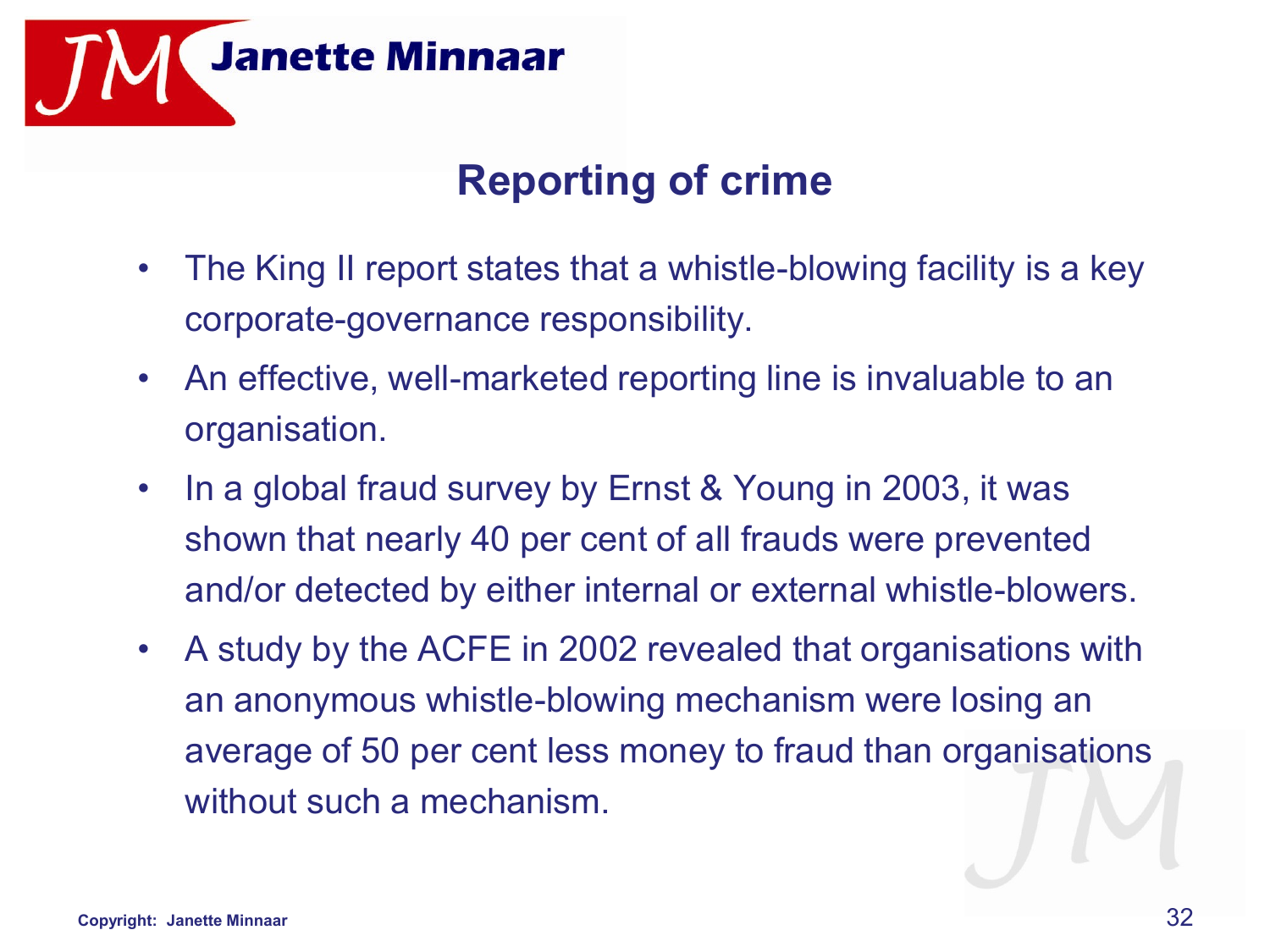

## Learn from others in your industry.

## Make the fighting of crime a noncompetitive issue!

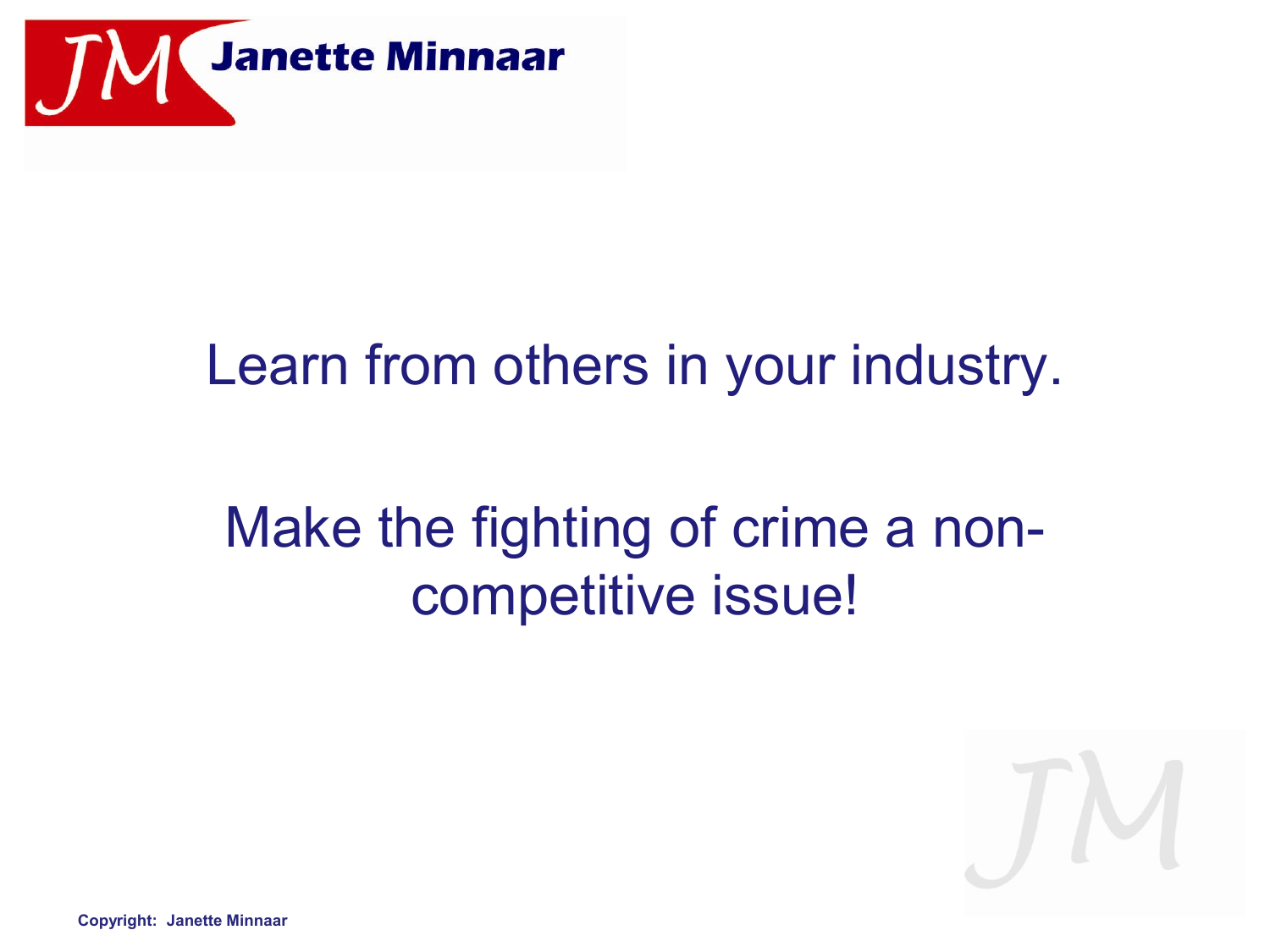

## **Questions?**